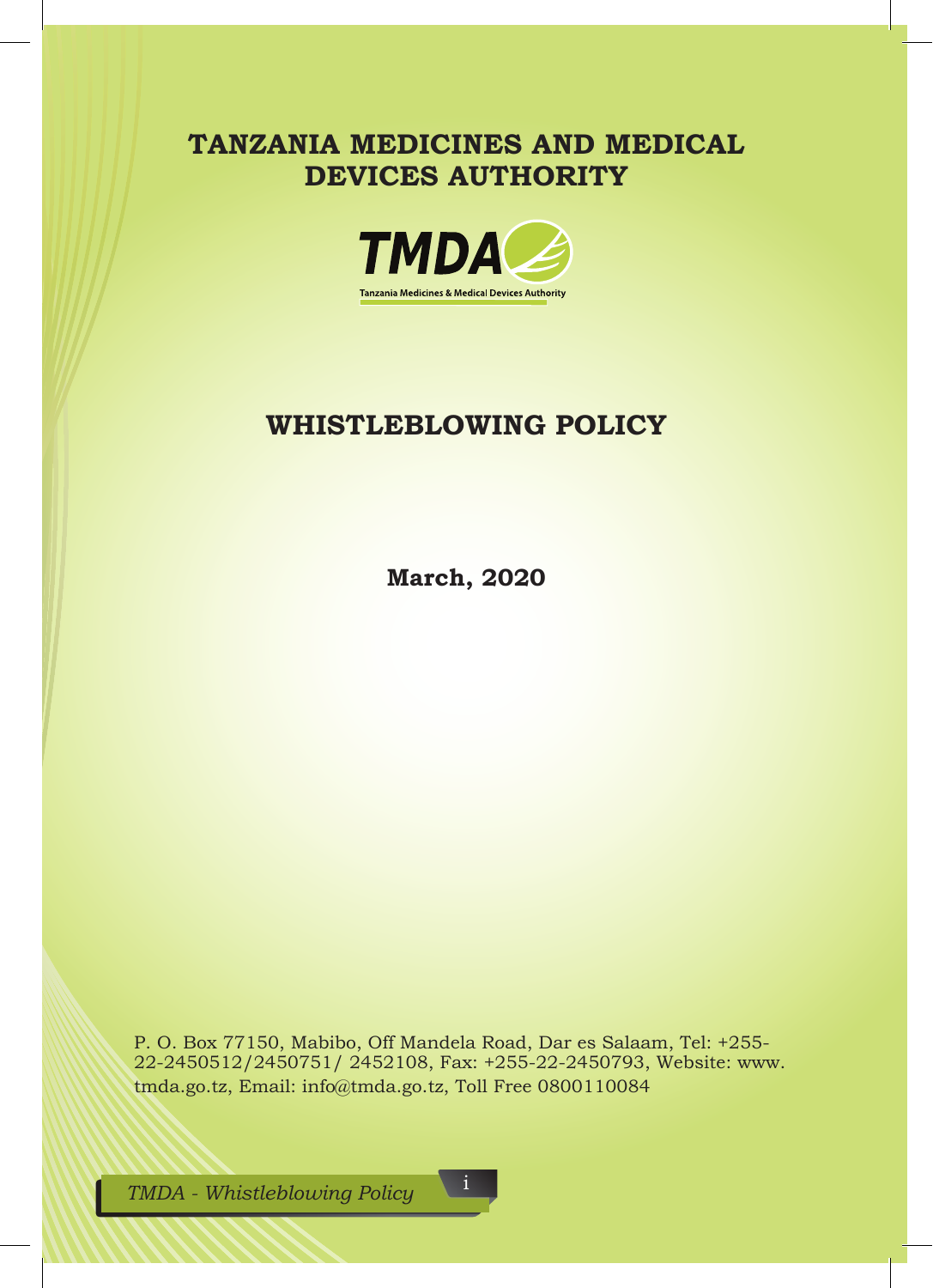#### **VISION**

To be the leading Regulatory Authority in ensuring safe, quality and effective, medicines, medical devices diagnostics and other health related products for all.

#### **MISSION**

To protect and promote public health by ensuring quality, safety and effectiveness of, medicines, medical devices, diagnostics and other health related products.

## **PHILOSOPHY**

TMDA strives to offer quality regulatory services in the pursuit of protecting public health and environment by using competent and dedicated staff.

#### **CORE VALUES**

- a. Integrity:
- b. Customer focus:
- c. Quality:
- d. Teamwork:
- e. Accountability:
- f. Transparency:

## **QUALITY POLICY STATEMENT**

TMDA is committed to provide quality services in response to customer needs and expectations. TMDA shall strive to balance the interests of our stakeholders without compromising quality, safety and effectiveness of medicines, medical devices and diagnostics by managing the Authority with utmost professionalism.

TMDA is committed to comply with the requirements of ISO 9001:2015 Standard and continually improve effectiveness of Quality Management System. It shall manage and provide resources for continuous improvement of our services to ensure customers' satisfaction."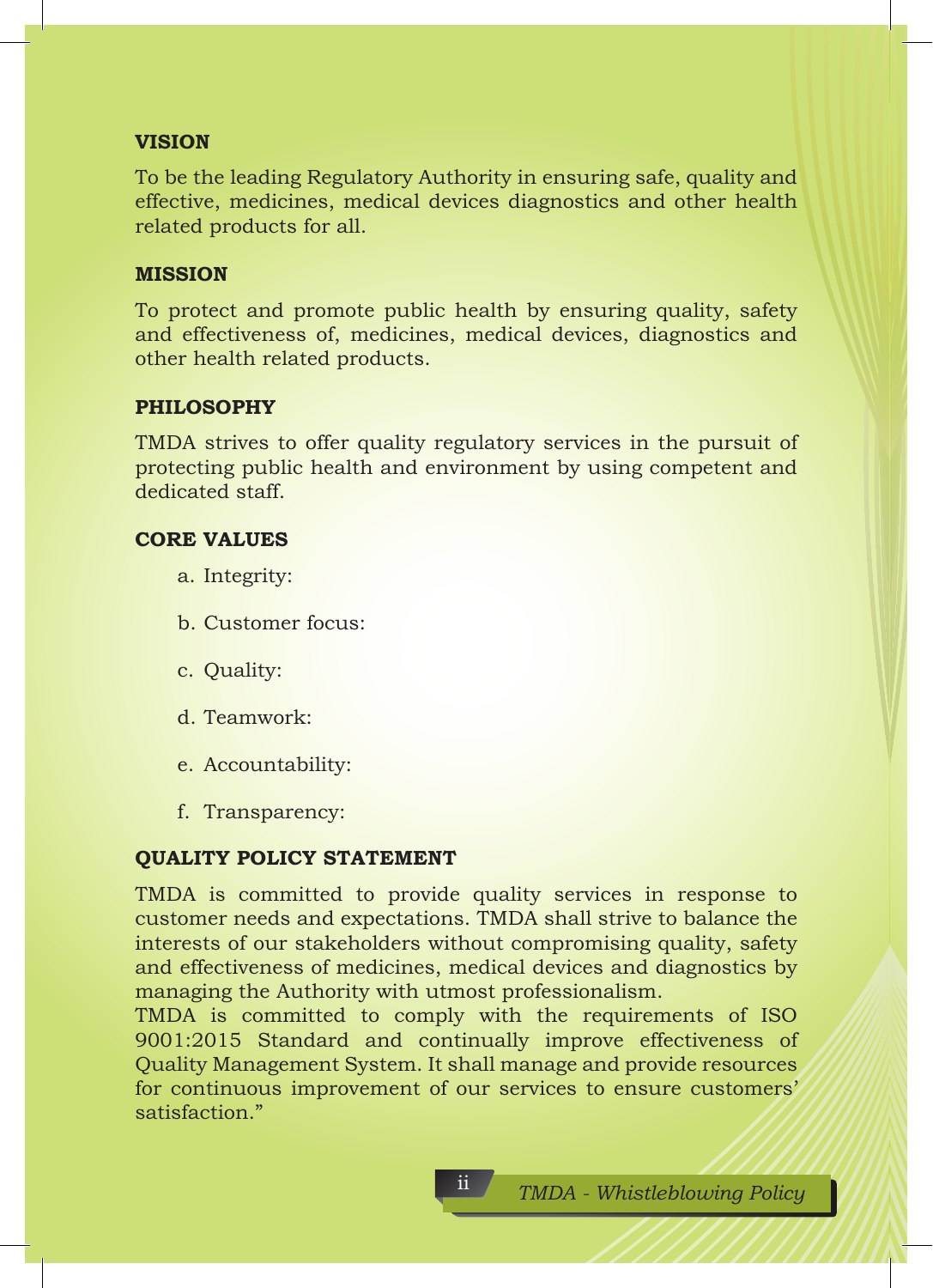# **TABLE OF CONTENTS**

|                                         | ABBREVIATIONS AND ACRONYMS                        | iv             |  |  |  |
|-----------------------------------------|---------------------------------------------------|----------------|--|--|--|
| <b>ACKNOWLEDGEMENTS</b><br>$\mathbf{V}$ |                                                   |                |  |  |  |
| <b>DEFINITION OF TERMS</b><br>vi        |                                                   |                |  |  |  |
|                                         | <b>FOREWORD</b>                                   | vii            |  |  |  |
| 1.                                      | <b>INTRODUCTION</b>                               | $\mathbf{1}$   |  |  |  |
|                                         | 2. SCOPE OF THIS POLICY                           | $\overline{2}$ |  |  |  |
|                                         | 3. RATIONALE FOR THIS POLICY                      | $\overline{2}$ |  |  |  |
|                                         | 4. TYPES OF WHISTLEBLOWING                        | 3              |  |  |  |
| 5.                                      | POLICY OBJECTIVES                                 | $\overline{4}$ |  |  |  |
|                                         | 5.1 General Objective                             | $\overline{4}$ |  |  |  |
| 5.2                                     | <b>Specific Objectives</b>                        | $\overline{4}$ |  |  |  |
| 6.                                      | <b>ISSUES TO BE REPORTED</b>                      | 5              |  |  |  |
| 7.                                      | <b>ISSUES NOT TO BE REPORTED</b>                  | 6              |  |  |  |
| 8.                                      | TO WHOM SHOULD A REPORT BE MADE                   | $\overline{7}$ |  |  |  |
|                                         | 8.1. TMDA Employees                               | $\overline{7}$ |  |  |  |
|                                         | 8.2. External Stakeholders                        | $\overline{7}$ |  |  |  |
| 9.                                      | PROCEDURE FOR LODGING COMPLAINTS                  |                |  |  |  |
|                                         | AND MAKING A DISCLOSURE                           | 8              |  |  |  |
|                                         | 10. RESPONSIBILITIES OF THE DIRECTOR GENERAL      | $\mathbf{Q}$   |  |  |  |
|                                         | 11. RESPONSIBILITIES OF THE DESIGNATED OFFICER 10 |                |  |  |  |
|                                         | 12. PROTECTION OF WHISTLEBLOWERS                  | 11             |  |  |  |
|                                         | 13. CONFIDENTIALITY                               | 11             |  |  |  |
|                                         | 14. REWARD AND COMPENSATION OF                    |                |  |  |  |
|                                         | <b>WHISTLEBLOWERS</b>                             | 12             |  |  |  |
|                                         | 15. PRELIMINARY AND FURTHER INVESTIGATIONS        | 12             |  |  |  |
|                                         | 16. INDEPENDENT REVIEW                            | 13             |  |  |  |
|                                         | 17. INDEPENDENT ADVICE                            | 14             |  |  |  |
|                                         | 18. MONITORING AND EVALUATION                     | 14             |  |  |  |
|                                         | 19. RECORDS RETENTION                             | 15             |  |  |  |
|                                         | 20. BIBLIOGRAPHY                                  | 16             |  |  |  |
|                                         | ANNEX: WHISTLEBLOWER REPORTING FORM               | 18             |  |  |  |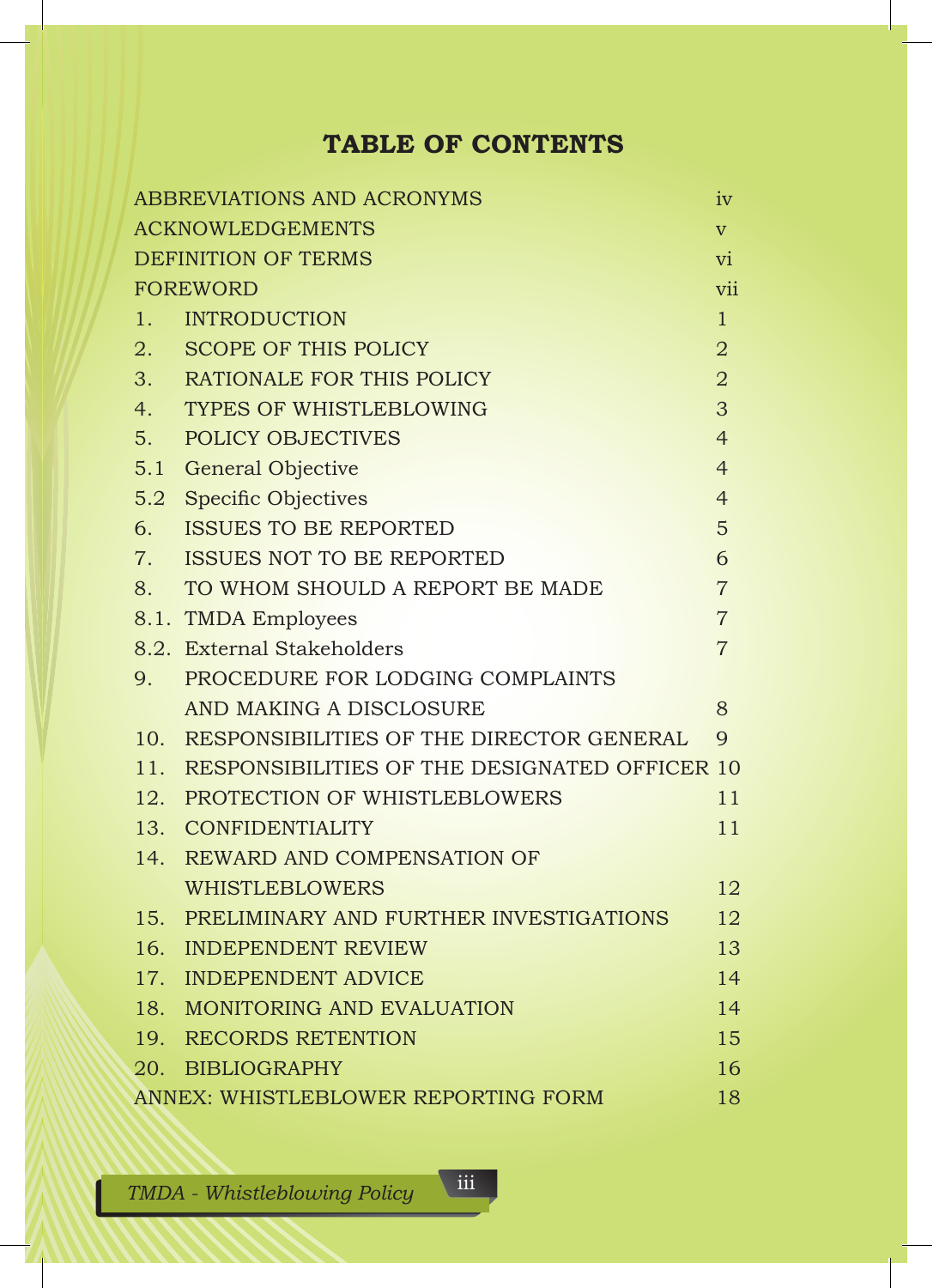# **ABBREVIATIONS AND ACRONYMS**

| KPI             | <b>Key Performance Indicators</b>                                             |
|-----------------|-------------------------------------------------------------------------------|
| <b>MAB</b>      | Ministerial Advisory Board                                                    |
| <b>MAH</b>      | Marketing Authorization Holder                                                |
| <b>MCPE</b>     | Manager Communications and Public<br>Education                                |
| <b>MLS</b>      | <b>Manager Legal Services</b>                                                 |
| <b>MoHCDGEC</b> | Ministry of Health, Community<br>Development, Gender, Elderly and<br>Children |
| <b>MPME</b>     | Manager Planning, Monitoring and<br>Evaluation                                |
| <b>TMDA</b>     | Tanzania Medicines and Medical Devices<br>Authority                           |
| <b>TMDAA</b>    | Tanzania Medicines and Medical Devices Act                                    |
| <b>TUGHE</b>    | Tanzania Union of Government and Health<br>Employees                          |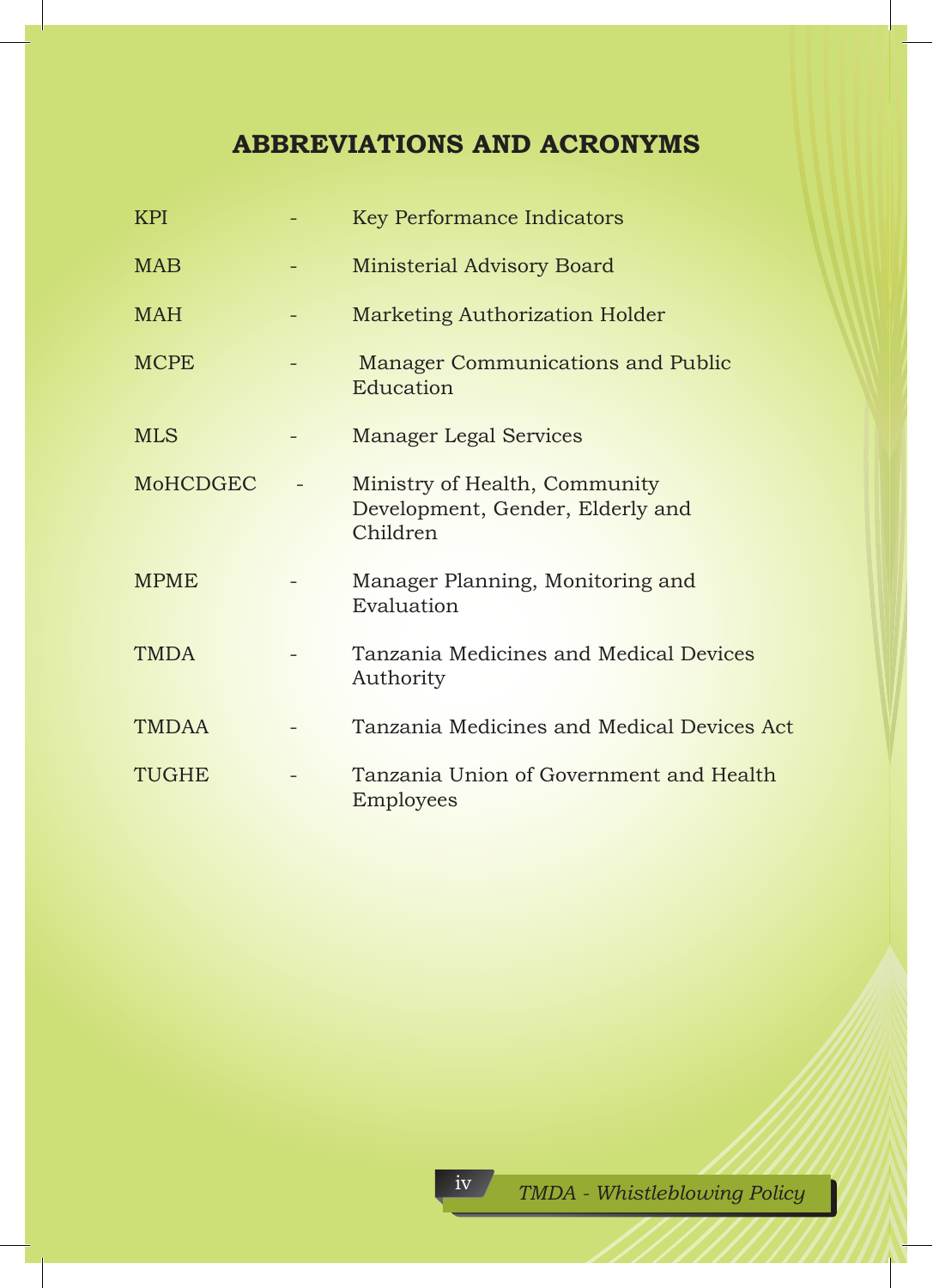## **ACKNOWLEDGEMENTS**

This is the first Whistleblowing Policy to be crafted by the Tanzania Medicines and Medical Devices Authority (TMDA). The drafting process was done by the following TMDA employees:-

| • Adv. Iskari Chotusinga Fute | Manager Legal             |
|-------------------------------|---------------------------|
|                               | <b>Services</b>           |
| • Ms. Steria Cosmas Sanga     | Principal Human           |
|                               | <b>Resources Officer</b>  |
| • Adv. Martha Malle           | Legal Officer             |
| • Mr. James Ndege             | Senior Librarian          |
| • Mr. Daffi Muhale            | Internal Auditor          |
| • Mr. Alex Juma               | Drug Registration         |
|                               | Officer                   |
| • Ms. Catherine Mkwazi        | <b>Personal Secretary</b> |

The drafting team relied on their experiences and expertise on administrative issues, legal affairs, auditing, pharmaceutical knowledge and regulatory affairs. The team also made references to a number of whistleblowing policies published by different institutions of which we are highly indebted.

Special gratitude is owed to the Section and Zone Managers for their commendable inputs at different development stages of this policy document particularly during their meeting which was held on 23rd March, 2020 for deliberation. The TMDA Management is also thanked for approving this document for wider circulation and ultimate use.

Lastly, the Ministerial Advisory Board (MAB) is acknowledged for the guidance, constructive discussions and endorsement of the document during its 2nd ordinary meeting for the year 2020 which was held on 8th January, 2020.

 $\sqrt{d}V$ 

Chrispin Mesiaki Severe **DIRECTOR OF BUSINESS SUPPORT**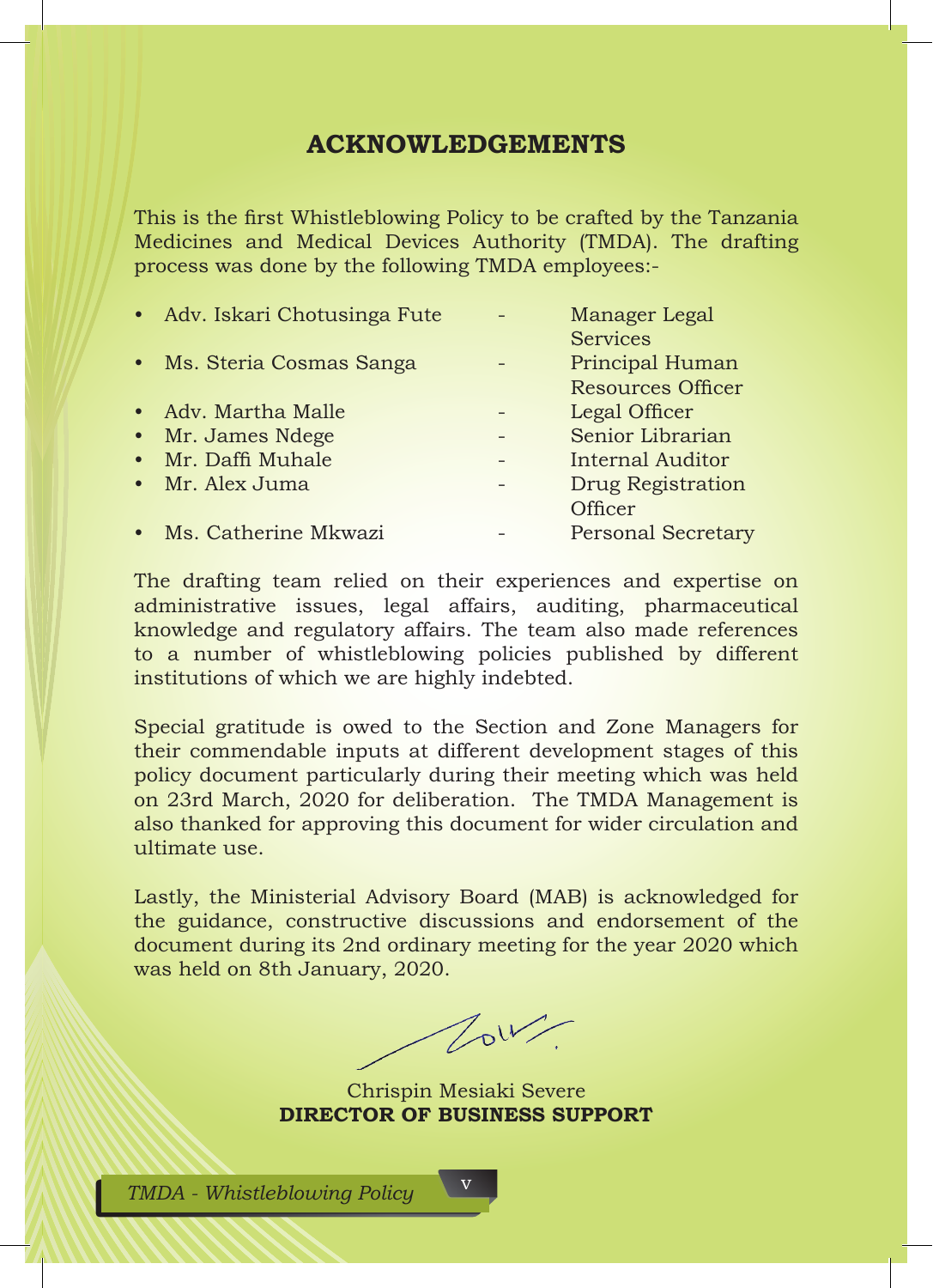## **DEFINITION OF TERMS**

In the context of this Policy, the following words or phrases are defined as follows:-

## **Designated officer**

Means authorized person appointed to receive reports on whistleblowing matters;

## **Ethics**

Means a standard of conduct which indicates how a person should behave based on moral duties and virtues arising from the principles of right and wrong;

## **Good faith**

Means any complaint based on an honest belief held on reasonable grounds that their disclosure was true at the time it was made will be deemed to have been made in good faith, even if after investigation it proves to have been inaccurate. The motives of the complainant are irrelevant to the seriousness with which each complaint must be treated;

## **Improper conduct**

Means any conduct which is proved and constitutes a breach of integrity;

## **Investigator**

Means a person assigned to conduct an investigation on an improper conduct;

## **Whistleblowing**

Means the act of telling TMDA about any alleged wrongdoing that can be classified in many ways like – violation of law, regulations, or threat to public interest/national security, as well as fraud, corruption etc. A whistleblowing concern is different from a grievance, in that the former has a public or organisational interest aspect to it, whereas the latter relates to the private interests of the person concerned (involving, for example, discrimination or bullying); and **Whistleblower** 

Means a person(s) who exposes any kind of information or activity that is deemed illegal, unethical or not correct to TMDA.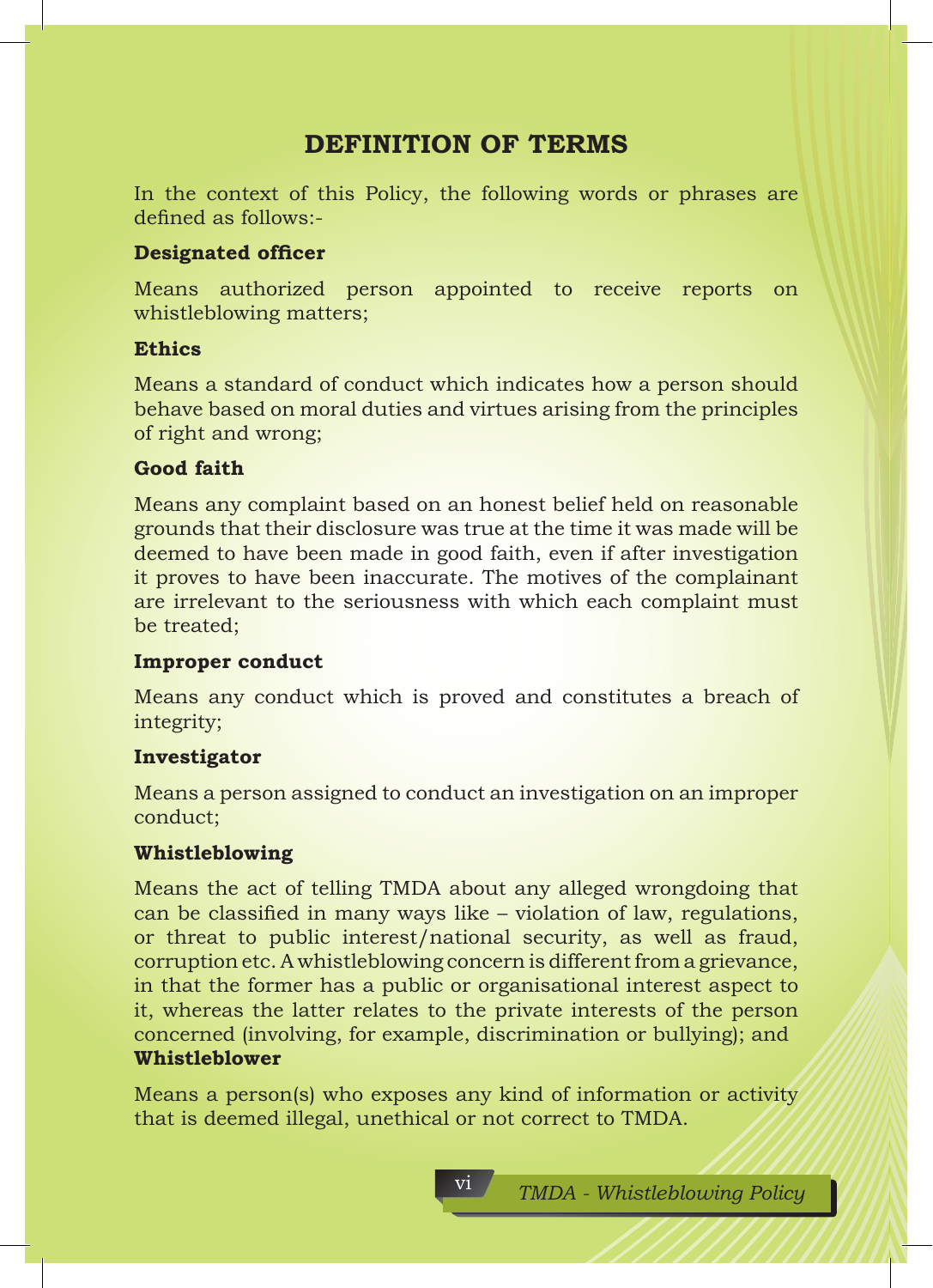## **FOREWORD**

The Tanzania Medicines and Medical Devices Authority (TMDA) did not have a Whistleblower Policy before. Nevertheless, the Authority has been receiving information from various stakeholders on existence of substandard or falsified medical products circulating on the market through different channels which were not very well coordinated. Complaints on safety concerns and product quality defects have also been forwarded through phone calls or anonymous letters and memos from stakeholders. The suggestion box installed at the entrance of all main offices had likewise been used to collect information from stakeholders.

Much as the information receiving and feedback system was not very well streamlined and in order to comply with the Whistleblower and Witness Protection Act, of 2015; the TMDA has decided to craft this Whistleblowing Policy. The Policy intends to provide for a more systematic approach by defining a clear and straight forward procedure of submitting complaints or concerns from both internal staff and external stakeholders. It further aims at detailing concerns of serious importance that need to be reported and differentiate from issues that need not be reported to allow for appropriate action(s) to be taken by TMDA.

From our experience, we construe that there are quite a number of unscrupulous dealers who always plan to manipulate or deliberately adulterate products the TMDA is regulating, those who are engaged in clandestine manufacturing or illicit trading of substandard and falsified products as well as those who intend to be engaged in fraud of any nature including misappropriation of TMDA funds to mention a few. All these unethical individuals need to be reported for disciplinary action to be taken and more importantly for protection and promotion of public health.

Above all, it is understood that whistleblowing may lead to possible retaliation, harassment or victimization of whistleblowers. I would like to assure all whistleblowers that they will be protected and their identity or any sort of confidentiality maintained at all times.

The TMDA pledges to set adequate resources for effective implementation of this Policy including protecting all whistleblowers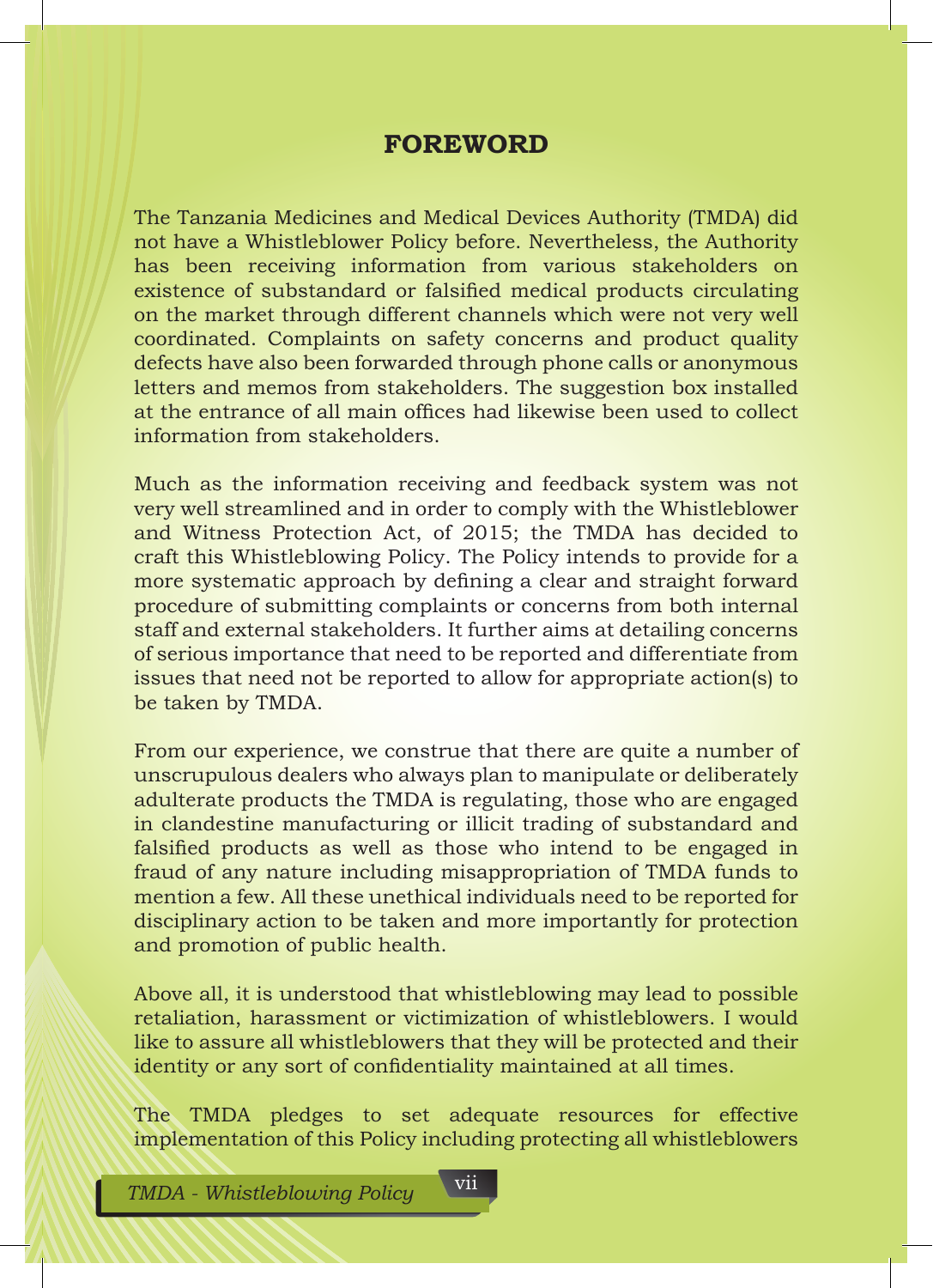as delineated in this document. We urge all stakeholders including internal staff to read what has been outlined in this Policy document and notify us (blow the whistle) in case of any wrongdoing.

Lastly, the crafting of this Policy document has considered the current malpractices and taken on board all elements of whistleblowing as implemented, executed and enforced by other agencies in and outside the country. Additions and further inputs from stakeholders are still welcome for improvement of this document.

 $\overrightarrow{div}$ 

Adam Mitangu Fimbo **ACTING DIRECTOR GENERAL**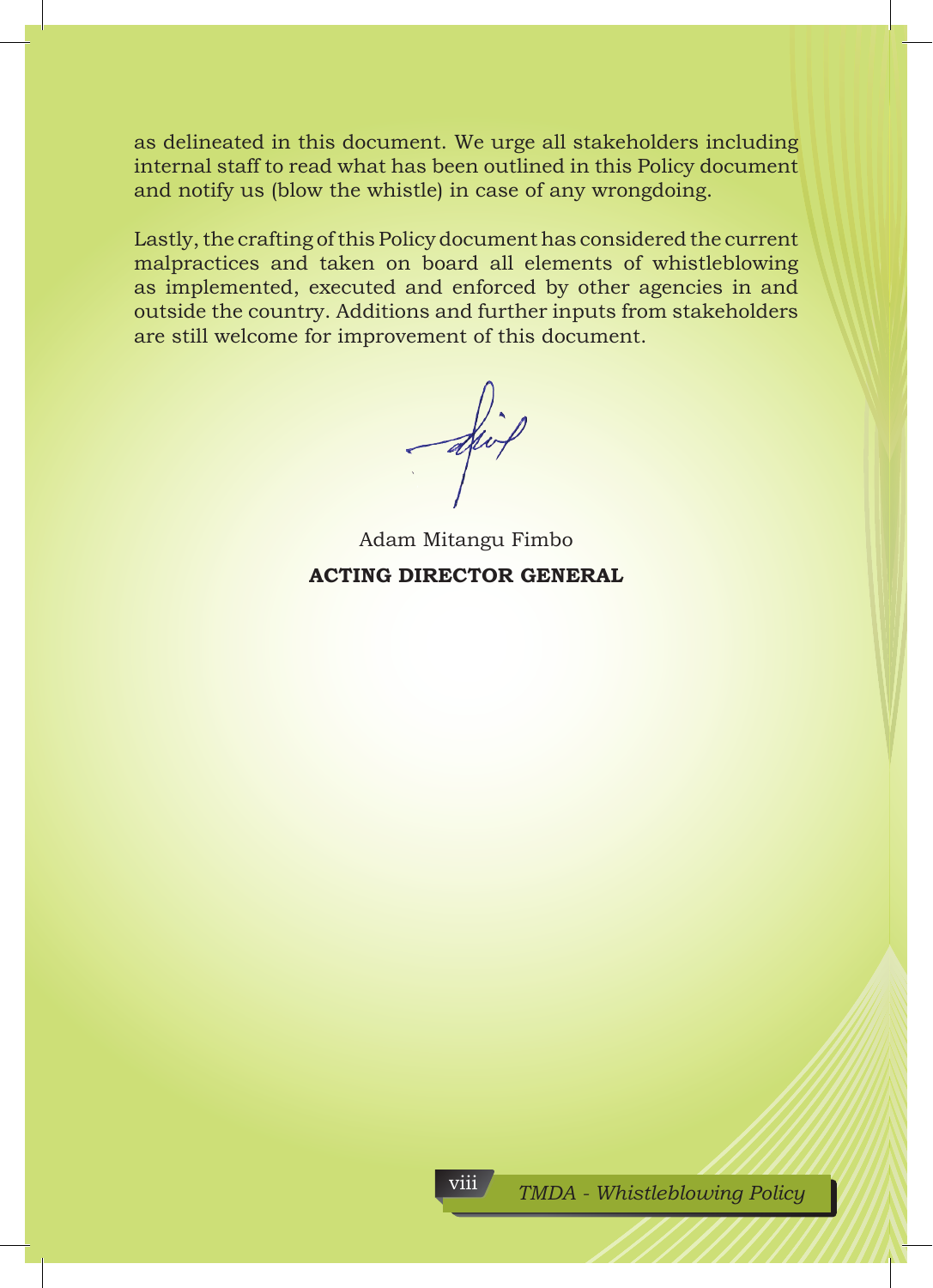### **1. INTRODUCTION**

Tanzania Medicines and Medical Devices Authority (TMDA) is an Executive Agency under the Ministry of Health, Community Development, Gender, Elderly and Children (MoHCDGEC) responsible for regulating the quality, safety and effectiveness of medicines, medical devices and diagnostics. The functions of TMDA are provided for in the Tanzania Medicines and Medical Devices Act, Cap. 219 which include but not limited to the following:-

- (i) Regulation of all matters relating to quality, safety and efficacy of human and veterinary medicines, herbal medicines, medical devices and diagnostics;
- (ii) Regulation of importation, manufacturing, labeling, marking or identification, storage, promotion, sell and distribution of medicines, herbal medicines, medical devices and diagnostics;
- (iii) Ensuring that evidence of existing and new adverse events, interactions and information about pharmacovigilance of products being monitored globally, are analyzed and acted upon;
- (iv) Ensuring that clinical trials on medicines, medical devices and herbal medicines are being conducted in accordance with prescribed standards;
- (v) Foster co-operation between the TMDA, other institutions or organizations and other stakeholders;
- (vi) Promote rational use of medicines, medical devices and herbal medicines including providing the public with unbiased information; and
- (vii) Attend to and where possible, take legal measures on complaints made by consumers against manufacturers of products regulated by TMDA.

In discharging its functions, the TMDA interact with many stakeholders and its mission is to protect and promote public health. Due to this interaction, many complaints and concerns had been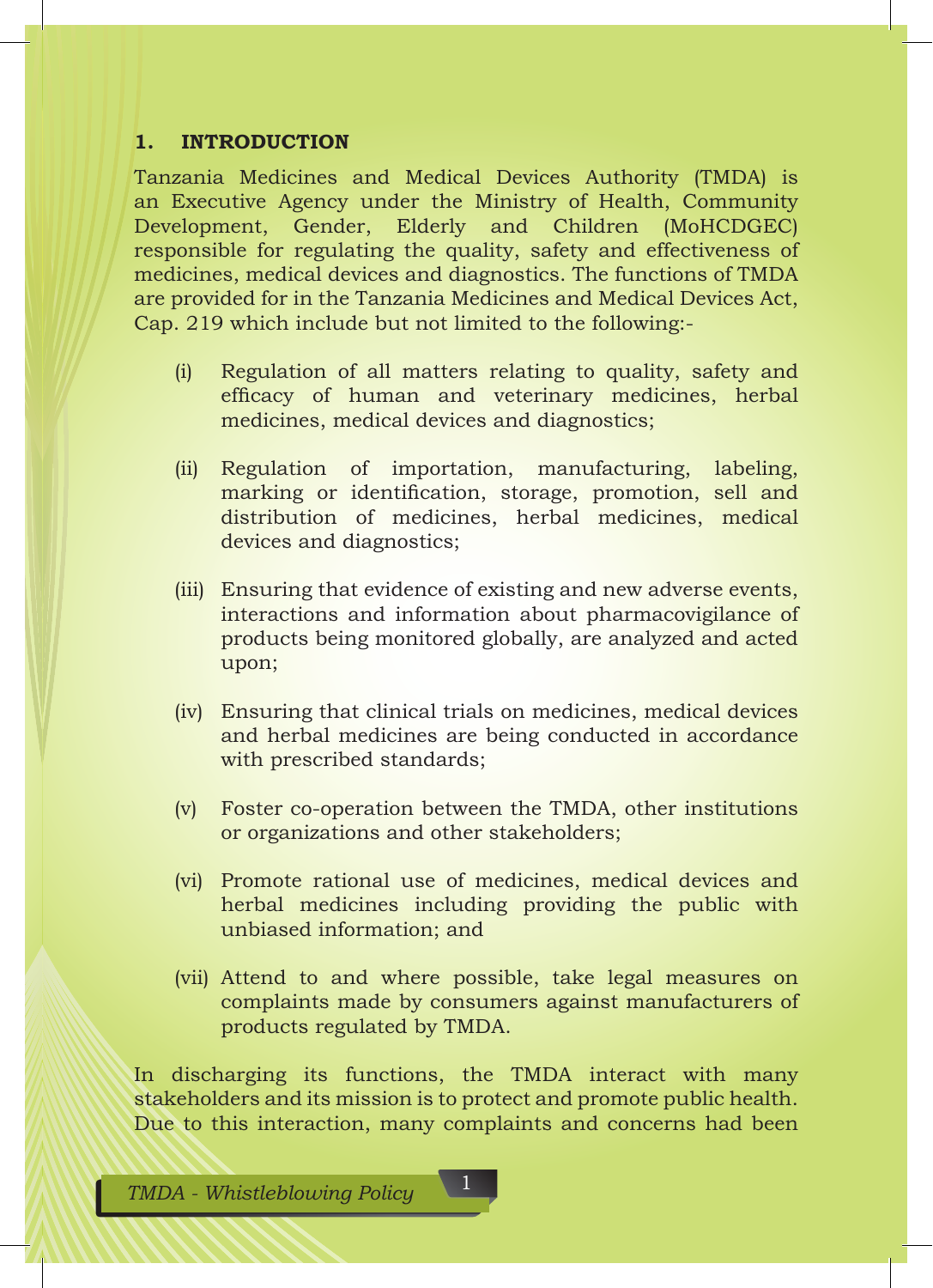brought forward to TMDA in recent times but their handling had not been very systematic. In order to address the gap, TMDA has crafted this Whistleblowing Policy to outline procedures for reporting actions that violate TMDA Act, or regulations or that constitutes fraudulent, unethical or other misconduct practices.

Whistleblowing also applies when an employee raises a concern about wrongdoing or malpractice in the workplace that has a public interest aspect. The wrongdoings can be related to a range of issues, such as product defects, social care, financial mismanagement and environmental damage. Whistleblowing is important to protect and reassure the workforce, and to maintain a healthy working culture and an efficient organization.

For TMDA to function effectively and achieve its vision, it needs to comprehensively set up a system of receiving complaints and concerns from whistleblowers and address them accordingly. The implementation of this Policy will be in line with the TMDA's core values which embrace integrity, teamwork approach, customer focus, accountability, quality and transparency.

In this respect, the Whistleblowing Policy has been developed and outlines amongst others, the types of whistleblowing, issues to be reported, issues not to be reported, protection of whistleblowers and responsibilities of different TMDA staff on handling whistleblowing matters. Other items include confidentiality, records retention and procedures for preliminary and further investigations after receiving complaints and concerns from whistleblowers. Objectives, scope and rationale of developing this Policy have also been highlighted.

## **2. SCOPE OF THIS POLICY**

The main scope of this Policy is to help TMDA stakeholders to report issues that might impact TMDA reputation, behavior of its employees or any other complaints. The Policy applies to both internal whistleblowers (TMDA employees, management and MAB) and external stakeholders.

## **3. RATIONALE FOR THIS POLICY**

This Policy has been crafted to provide and maintain the welfare and wellbeing of TMDA staff and as such we fully endorse the principles and practice of Freedom of Expression. We are committed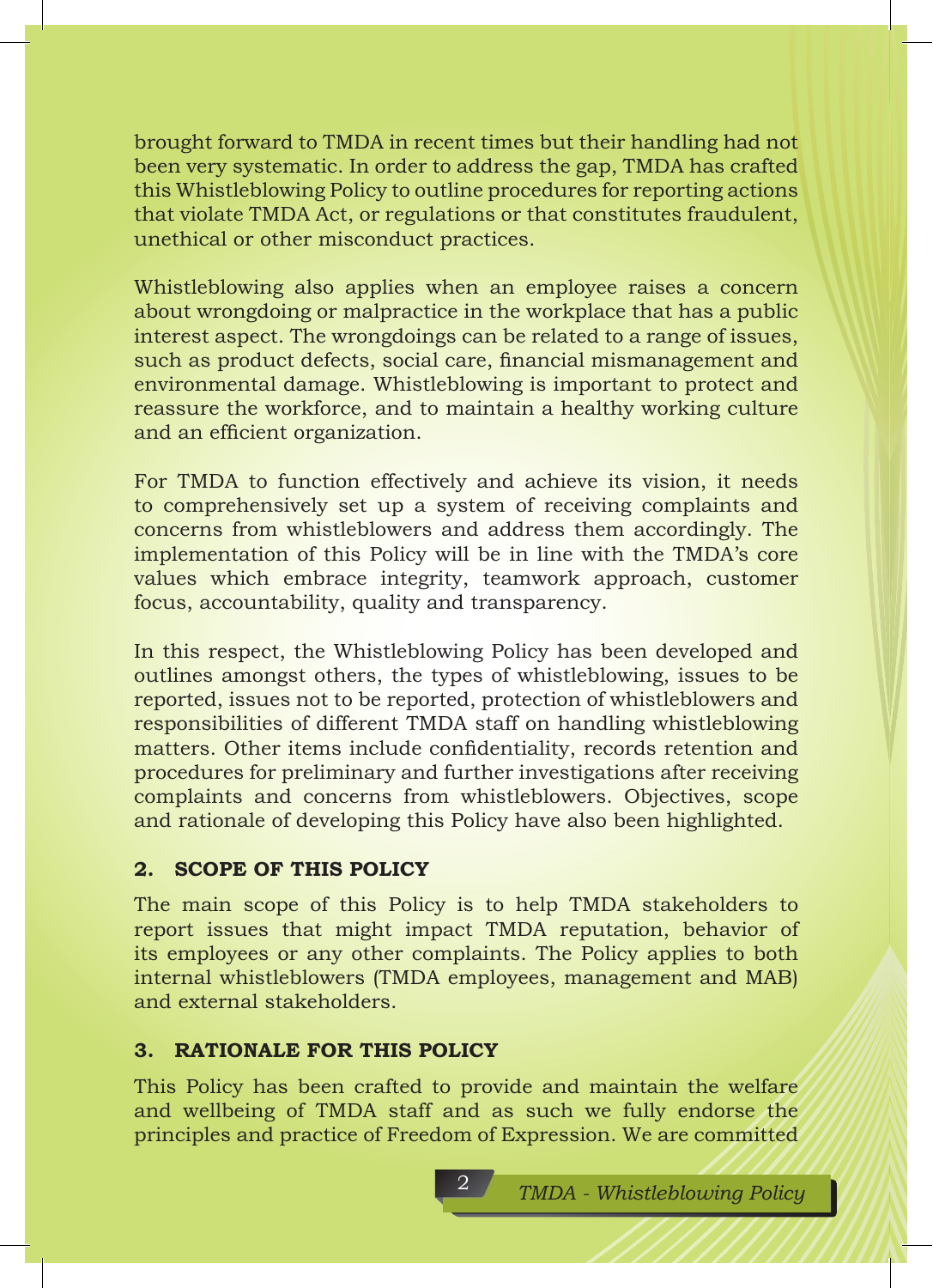to high standards of openness and transparency in all aspects of the organization and will treat whistleblowing as a serious matter.

In line with the TMDA's commitment to openness, probity and accountability, members of staff are encouraged to report concerns, which will be taken seriously, investigated and appropriate action taken in response. As guided by law whistleblowers will be protected against all forms of victimization.

The Policy will help to prevent mismanagement, corruption, illegality or any other wrongdoing that compromises the TMDA integrity. A well working whistleblowing mechanism is a cost-effective early warning system that allows emerging problems to be quickly identified and responded to.

This Policy has also taken into account the Whistleblower and Witness Protection Act, 2015, the Tanzania Medicines and Medical Devices Act, Cap 219 and TMDA Strategic Plans.

### **4. TYPES OF WHISTLEBLOWING**

There are four (4) types of whistleblowing as described below:-

- (a) Open whistleblowing the person making the report does so openly without seeking protection of their identity. This is possible only when the whistleblower feels it is safe and acceptable to raise concerns openly. Such an approach makes investigation easier, as it is easier to gather information, to clearly understand motives and to avoid witch-hunts.
- (b) Confidential whistleblowing the identity of the person making the report is help is the recipient, but will not be disclosed without their consent, unless required by law. This approach recognizes the likely anxiety faced by potential whistleblowers and seeks to minimize the risk they face or perceive themselves to face.
- (c) Anonymous whistleblowing the person making the report does not identify himself/herself at any stage to anyone. This approach can make it difficult to properly investigate claims of corruption, misconduct, unethical practices or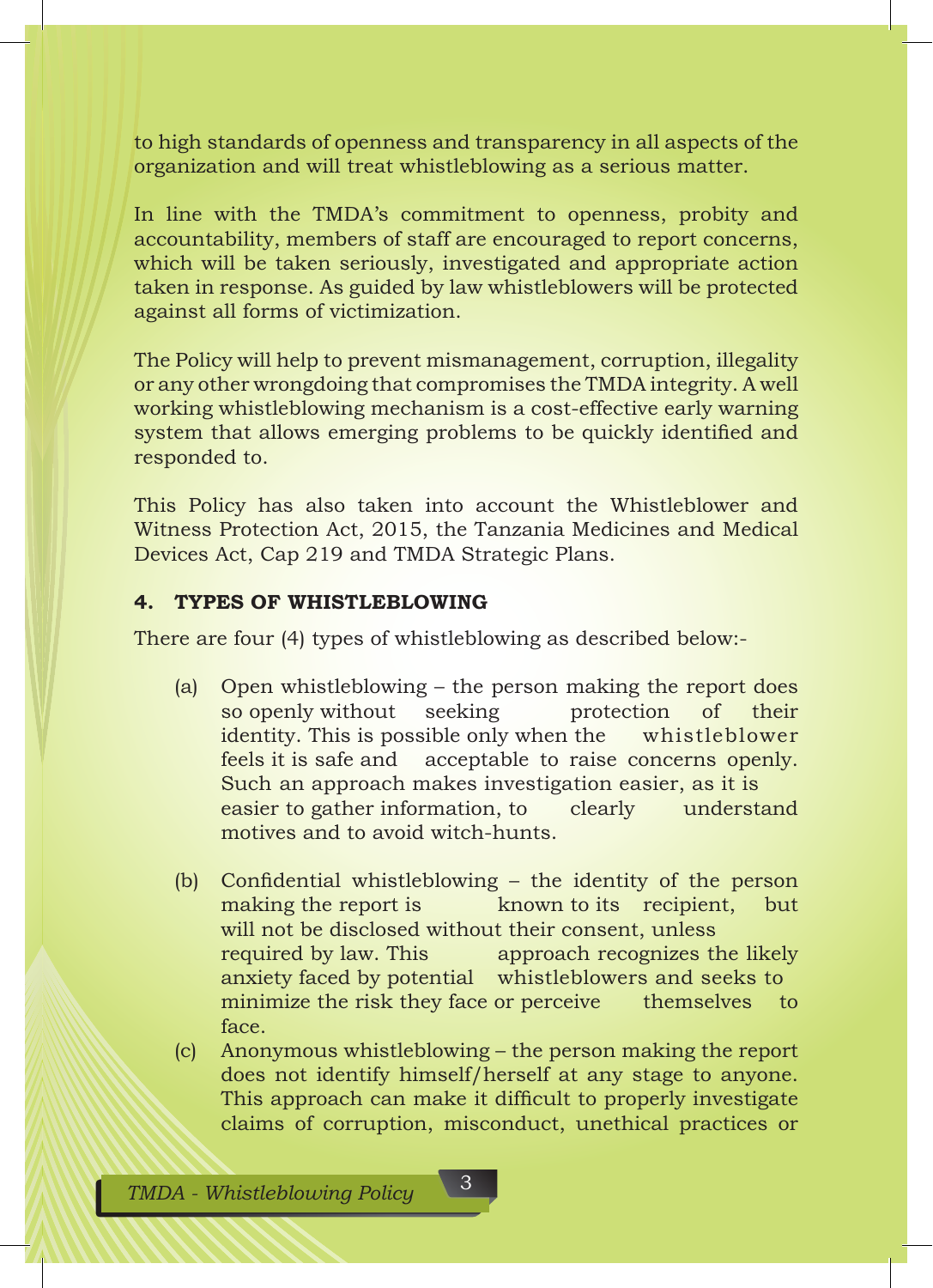violations of TMDA Act and may inhibit feedback to the whistleblower. Nonetheless, any report of malpractice received anonymously must be taken seriously and investigated within the limits of what is possible.

(d) Malicious whistleblowing - every report made of alleged corruption or mismanagement will be taken in good faith and investigated accordingly. However, it may, in some cases, transpire that such allegations have been made in bad faith or even with malicious intent. It is necessary that all staff of TMDA are protected from such false accusations.

Therefore, any whistleblower proven to have deliberately made wrongful allegations or to have acted in bad faith to the detriment of TMDA may face repercussions. Any proven acts of malicious wrongful accusations against staff members of TMDA will be treated as a serious misconduct and responded to accordingly.

Any staff member of TMDA proven to have maliciously made wrongful allegations or have acted in bad faith to the detriment of TMDA should be reported to the management of TMDA, to be dealt with in accordance with rules and regulations. False and malicious allegations should be treated as a disciplinary offence.

## **5. POLICY OBJECTIVES**

5.1 General Objective

The overall purpose of this Policy is to provide a confidential, open or anonymous reporting process for the TMDA's employees and other stakeholders to report suspicions or evidence of malpractice, or concerns regarding serious violations of the TMDA's Act, regulations and any serious misconduct.

#### 5.2 Specific Objectives

The specific purposes of this Policy are to:-

- (i) Ensure the safety and security of individuals who report actual or suspected wrongdoing;
- (ii) Reduce the risk of mismanagement or corruption in the operations of TMDA;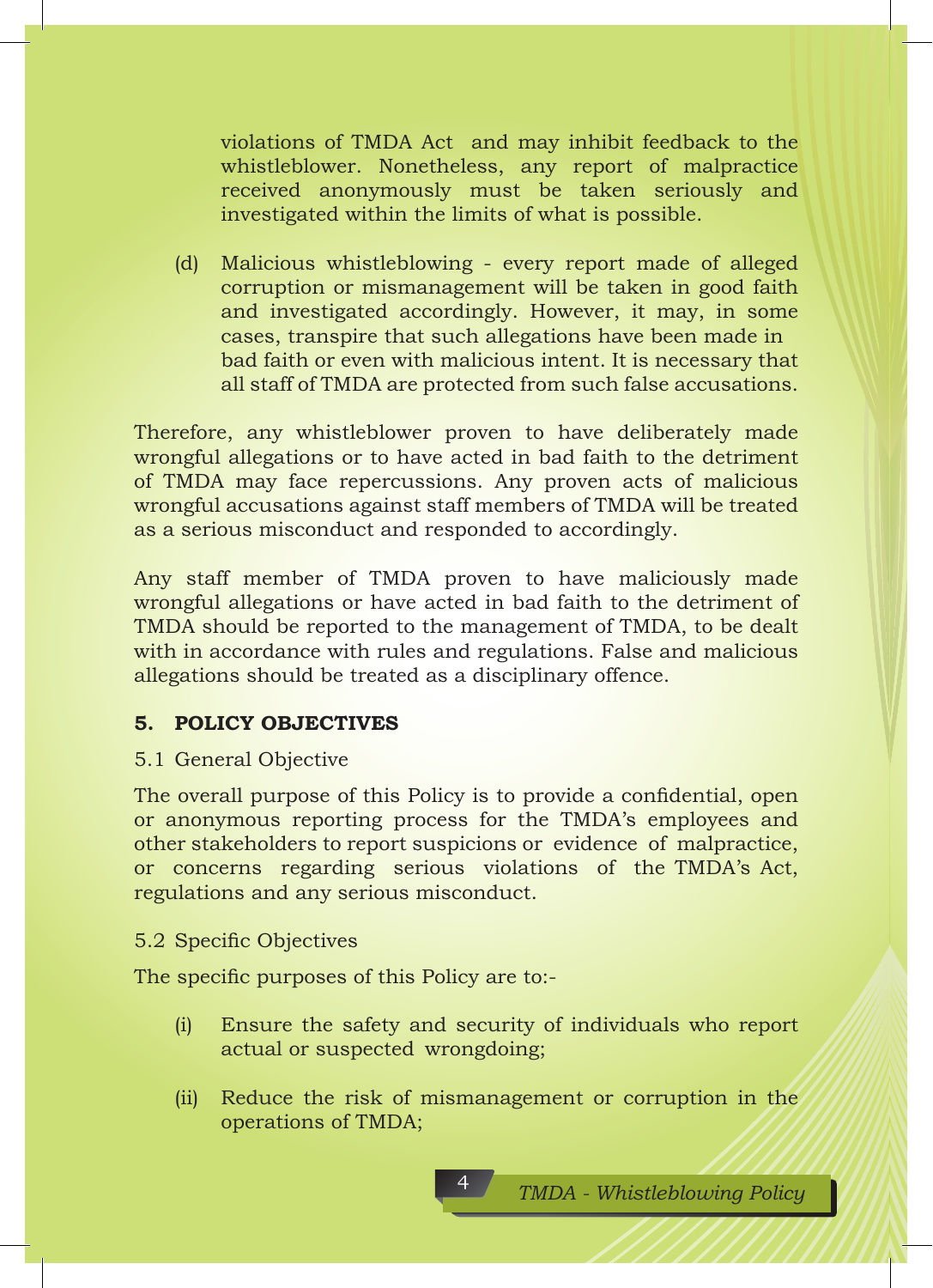- (iii) Safeguard the reputation of TMDA;
- (iv) Encourage a culture of openness and integrity amongst TMDA employees and other stakeholders;
- (v) Provide employees and stakeholders on proper procedures in disclosing cases of improper conduct;
- (vi) Manage disclosures of improper conduct in an appropriate and timely manner;
- (vii) Provide fair treatment to both the whistleblower and the alleged wrongdoer when a disclosure of improper conduct is made; and
- (viii) Enable TMDA to adhere to the high standards of accountability in its work place.

#### **6. ISSUES TO BE REPORTED**

The issues to be reported under this Whistleblowing Policy are:-

- 6.1 Violations and breaches of the Tanzania Medicines and Medical Devices Act, Cap 219 and regulations;
- 6.2 When another person has not complied with TMDA Act or is in the process of breaking or is likely to break the Act which imposes an obligation to that person;
- 6.3 Misuse of TMDA funds and assets;<br>6.4 Abuse of nower by any TMDA empl
- Abuse of power by any TMDA employee;
- 6.5 Unsafe practices at work;
- 6.6 Neglect of customers;
- 6.7 Abuse of customers;
- 6.8 Breach of confidentiality;
- 6.9 Unethical practices and breach of code of conduct;
- 6.10 Act of covering wrongdoing; and
- 6.11 Criminal offences (e.g. fraud, bribery, corruption, money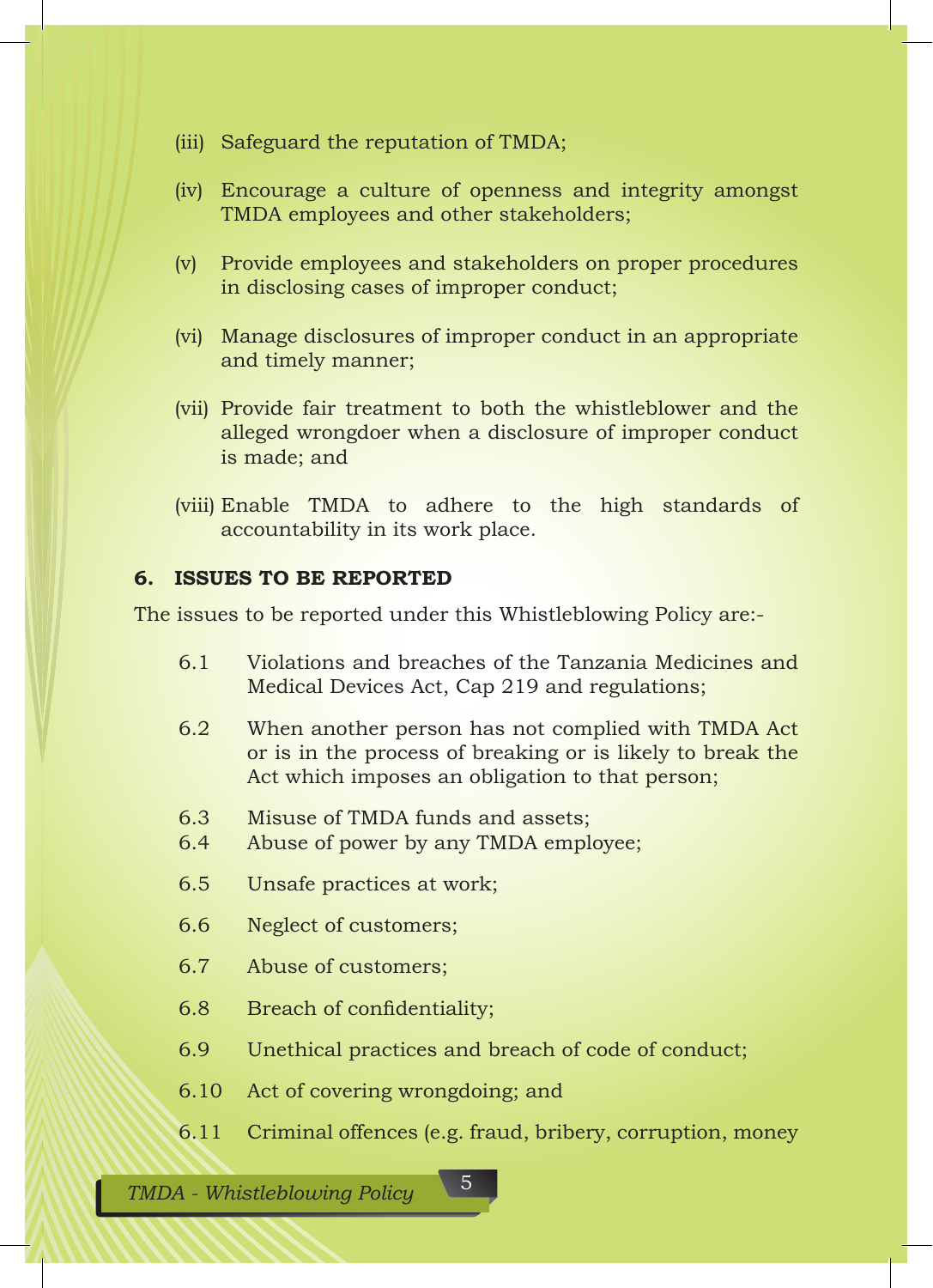laundering, supporting or involvement in terrorism) and any other related offences as stipulated under the Prevention and Combating of Corruption Act, Cap 330.

- 6.12 Product related issues such as:-
- (a) Promotion or advertising of a medicinal product or device outside the TMDA approved indications for use;
- (b) A company's medicinal product, medical devices or diagnostics manufacturing processes do not meet their design and manufacturing responsibilities;
- (c) Marketing a medicinal product, medical device or diagnostics without the appropriate TMDA authorization;
- (d) Importation of medicinal product, medical devices or diagnostics into Tanzania mainland that do not meet legal requirements for admission to the country;
- (e) A third party outside the medicinal product or medical device company forges or falsifies any permit or certificate to market a product in Tanzania mainland;
- (f) A manufacturer or marketing authorization holder (MAH) knowingly deceives the TMDA. For example, the manufacturer hides information from the TMDA, or falsifies documents, etc. given to the TMDA; and
- (g) Manufacturing, packaging, repackaging, relabeling, stocking, selling or distributing substandard or falsified medicinal products, medical devices or diagnostics.

### **7. ISSUES NOT TO BE REPORTED**

The issues not to be reported under this Policy are:-

7.1 Issues for which appropriate procedures already exist. These include TMDA Staff Grievances, Harassment and Bullying, Complaints and Feedback relating to other matters. Complaints should be handled in accordance with the existing Complaints Handling Procedure within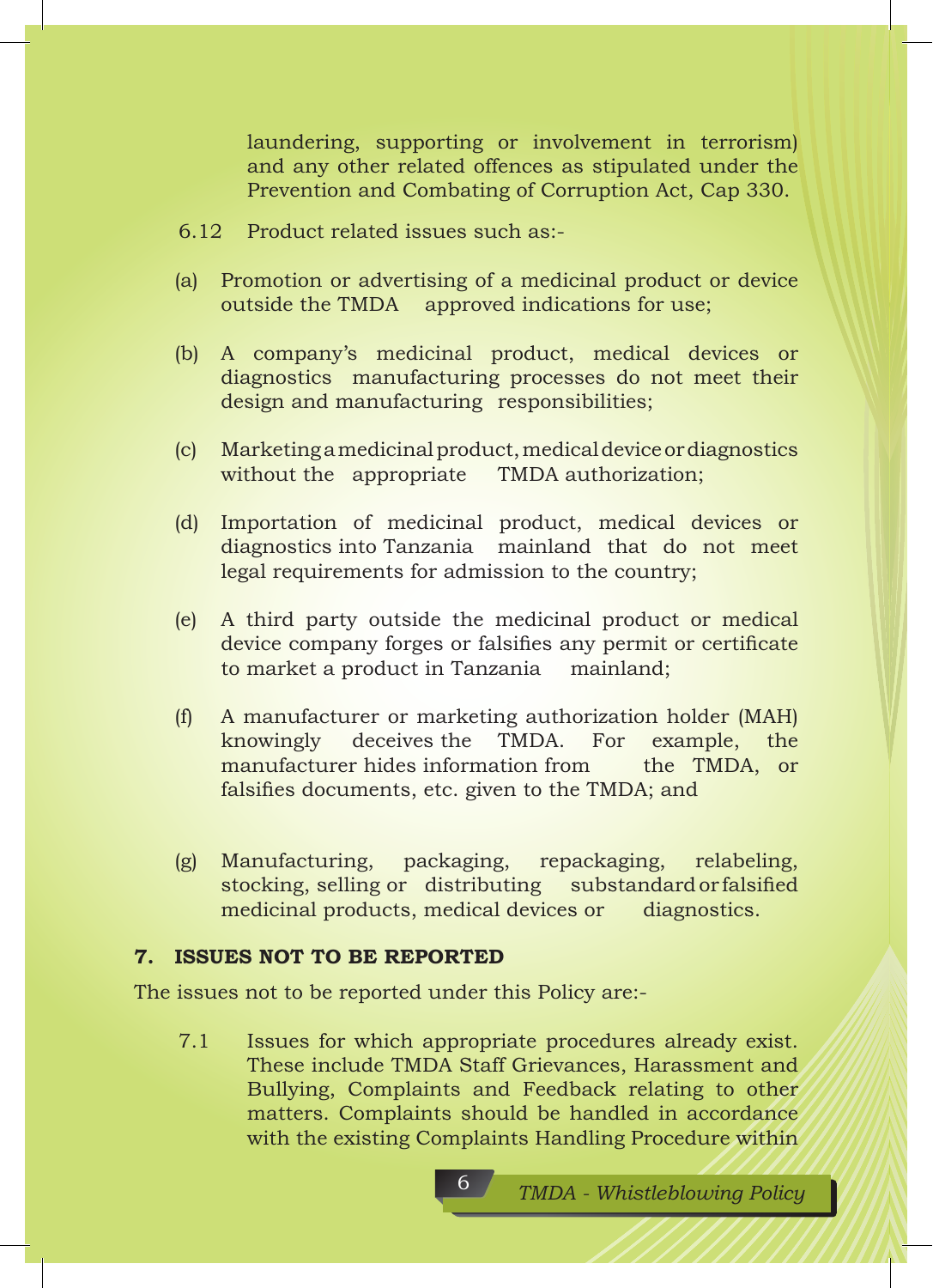TMDA;

- 7.2 Personal grievances, which should be reported and deliberated through the TMDA Staff meetings or reported through normal channel; and
- 7.3 Rumours, unsubstantiated claims or allegations and gossips.

## **8. TO WHOM SHOULD A REPORT BE MADE**

#### 8.1.TMDA Employees

All concerns originating from internal staff should be reported to the relevant Head of Section or Unit, or in the case of suspected theft or fraud to the Chief Internal Auditor. Where this is not felt to be appropriate, a report may be made orally or in writing to any one of the following:-

- (a) Director General;
- (b) Chairman of the MAB;
- (c) Director of Medical Products Control;
- (d) Director of Laboratory Services;
- (e) Director of Business Support;
- (f) Zone Managers; or
- (g) Any other relevant authorities.

#### 8.2.External Stakeholders

External stakeholders should submit their concerns through the TMDA Whistleblower Reporting Form available in hardcopy at all TMDA offices and also electronically at www.tmda.go.tz/ whistleblowing or by regular mail or letter at the following addresses:-

Director General,

Tanzania Medicines and Medical Devices Authority,

P. O. Box 1253,

Dodoma.

Or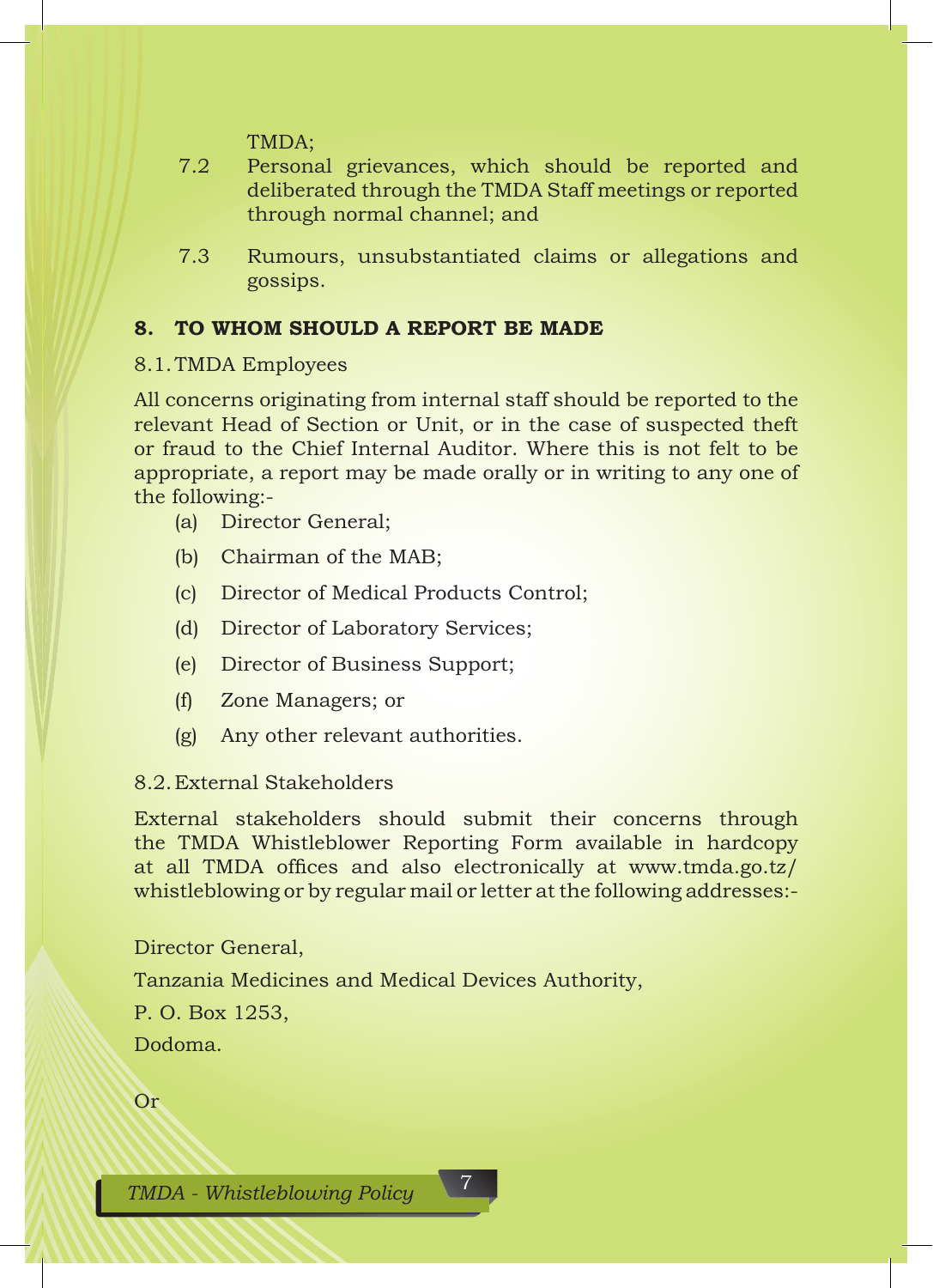P. O. Box 77150, Dar es Salaam. Phone: +255 22 2452108/2450512/2450751 Mobile: +255 658 445 222/777 700 002/685 701 735 Toll Free: 0800110084

| <b>ZONE OFFICES ADDRESSES</b>                                                |                                             |                                                                                               |                                                       |                            |                                                        |                                                     |
|------------------------------------------------------------------------------|---------------------------------------------|-----------------------------------------------------------------------------------------------|-------------------------------------------------------|----------------------------|--------------------------------------------------------|-----------------------------------------------------|
| Lake<br>Zone                                                                 | Northern Eastern<br>Zone                    | Zone                                                                                          | Southern<br>Highlands<br>Zone                         | Central<br>Zone            | Southern<br>Zone                                       | Western<br>Zone                                     |
| Nyasaka<br>Road<br>Nyakato<br>Buzuruga P.O. Box<br>P.O. Box<br>543<br>Mwanza | Sakina<br><b>Street</b><br>16609<br>lArusha | New Baga-<br>moyo Road Building,<br>Victoria<br>Area<br>P.O. Box<br>31356<br>Dar es<br>Salaam | <b>NHIF</b><br>3rd Floor<br>P.O. Box<br>6171<br>Mbeya | P.O. Box<br>1253<br>Dodoma | <b>PSSSF</b><br>Building<br>P.O. Box<br>1447<br>Mtwara | <b>TUWASA</b><br>Building<br>P.O. Box 520<br>Tabora |

## **9. PROCEDURE FOR WHISTLEBLOWING AND MAKING A DISCLOSURE**

An employee or external stakeholder may raise a concern by telephone, in person or in writing by filling out the Whistleblower Reporting Form appended as Annex 1. The earlier the concern is expressed, the easier it will be to take action. The following information will need to be provided:-

- The nature of a concern and why it is believed to be true.
- The background and history of the concern (giving relevant) dates).

Although it is not expected to prove beyond doubt the truth of a suspicion, a whistleblower will need to demonstrate to the person contacted that there is a genuine concern relating to suspected wrongdoing or malpractice within the TMDA and there are reasonable grounds for the concern.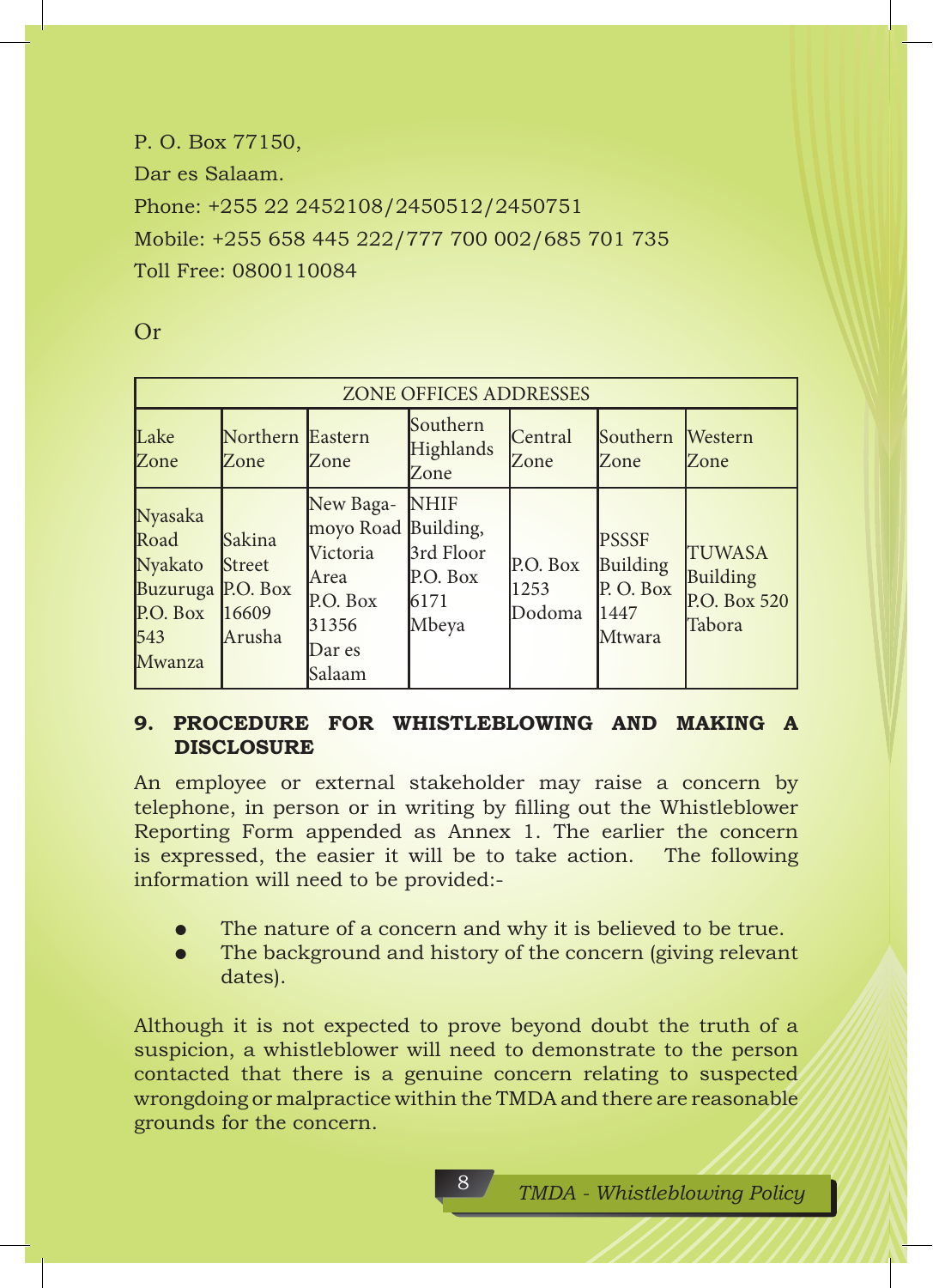A whistleblower may wish to discuss the concern with a colleague first and may find it easier to raise the matter if there are two (or more) persons who have had the same experience or concerns.

A whistleblower may wish to invite TUGHE, professional association representative or a friend to be present for support during any meetings or interviews in connection with the concerns raised.

In case the whistleblower feels the use of the above mentioned methods may not be effective, may report the matter to Chairman of MAB or any other relevant authorities. Whistleblowing may be made in the form of sign language. Where a whistleblower makes a disclosure orally or by sign language, a Designated Officer shall cause the disclosure to be put in writing containing the same particulars as specified in the Whistleblower Reporting Form.

Where the whistleblower is illiterate, the information to be put in the form shall be read, interpreted and explained to the whistleblower in a language the whistleblower understands. In the case of a person who is blind or with some other physical disability, but literate, particulars in the form shall be read, interpreted and explained to the whistleblower in a language the whistleblower understands. The whistleblowers should report wrongdoings at an early stage; therefore concerns should be raised as soon as the person has a reasonable suspicion. In such cases, it is the responsibility of the person receiving the report to instigate appropriate investigations and to seek evidence (perhaps with help from the whistleblower).

## **10. RESPONSIBILITIES OF THE DIRECTOR GENERAL**

The Director General shall have the following responsibilities:-

- a) Receiving complaints or concerns whether openly, confidentially or anonymously;
- b) Assessing how serious and urgent the risk is;
- c) Handle and make decisions on complaints or concerns and in doing so, he may consult the Chairman of MAB;
- d) Forward the matter to other relevant authorities for any necessary action as the case may be;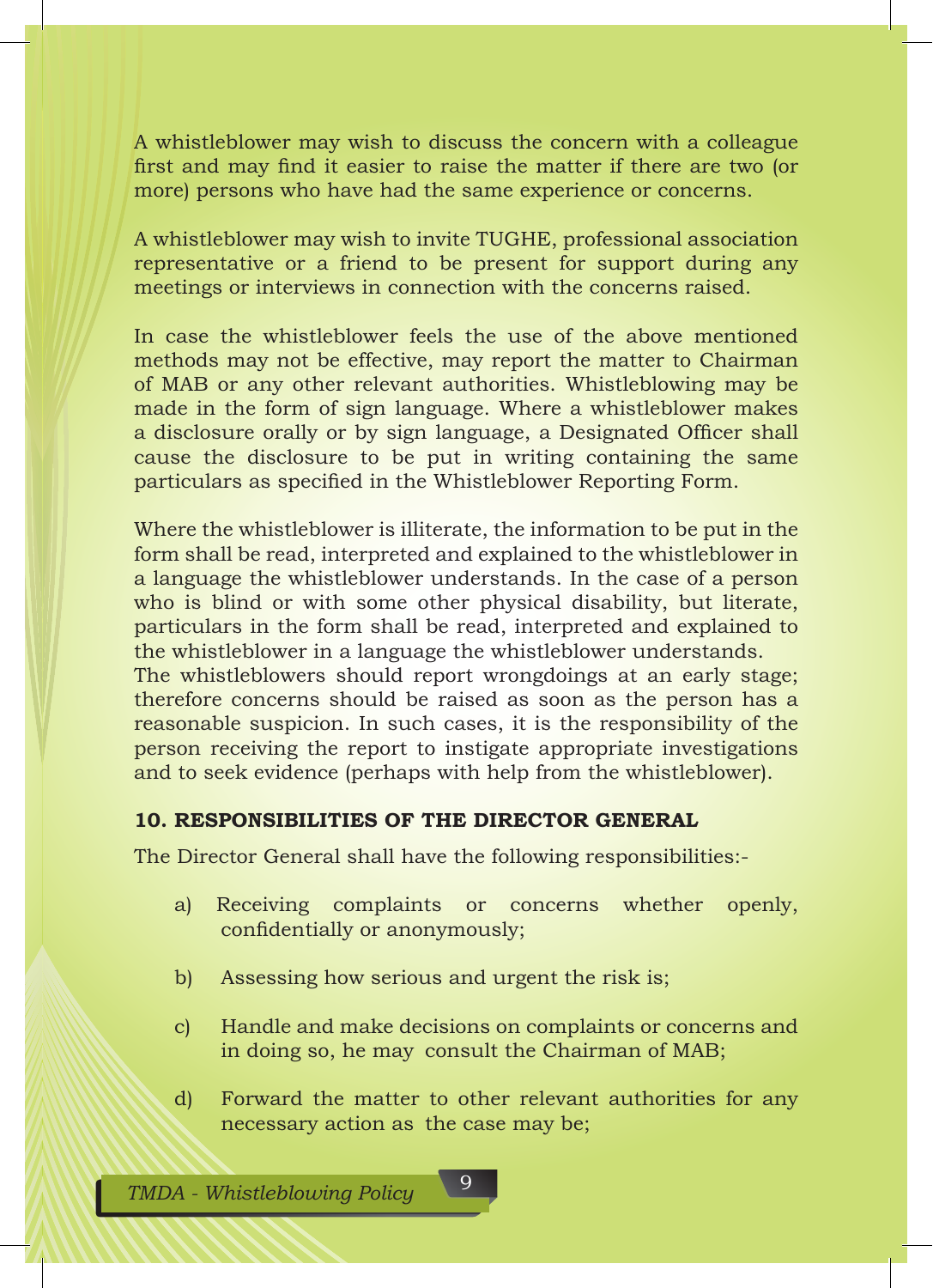- e) Depending on the nature of the concern, delegate the matter to any of the directors, zone managers, designated officer or any other person(s) from within or outside TMDA to conduct investigation or to take any other action pursuant to this Policy;
- f) Ensure all employees and other stakeholders are aware of this Whistleblowing Policy and procedures;
- g) Promptly determine what professional assistance, internal or external expertise such as auditors, counsel or other experts if any, is needed in order to conduct the investigation and analysis of results; and
- h) Take disciplinary action for malicious reporting (untrue or false information).

## **11. RESPONSIBILITIES OF THE DESIGNATED OFFICER**

For the purposes of this Policy the Designated Officer shall be the Manager responsible for Communication and Public Education, who shall have the following responsibilities:-

- a) Maintain a Whistleblower Register to record each complaint or concern and the date of the complaint received;
- b) Identify complaints that involve serious matter with material impact or involving Senior Management and report to the Director General;
- c) Analyze whether the information received should be treated as a whistleblowing complaint or concern and assess whether the concern can best be dealt with under this Policy or Complaints Handling Procedure and how urgent or serious the risk is;
- d) Advise the Director General on the course of action to be taken regarding the received complaints or concerns; and
- e) Prepare monthly, quarterly, mid-yearly and annual reports on whistleblowing matters including reports to be submitted for Management Review Meetings under TMDA Quality Management System.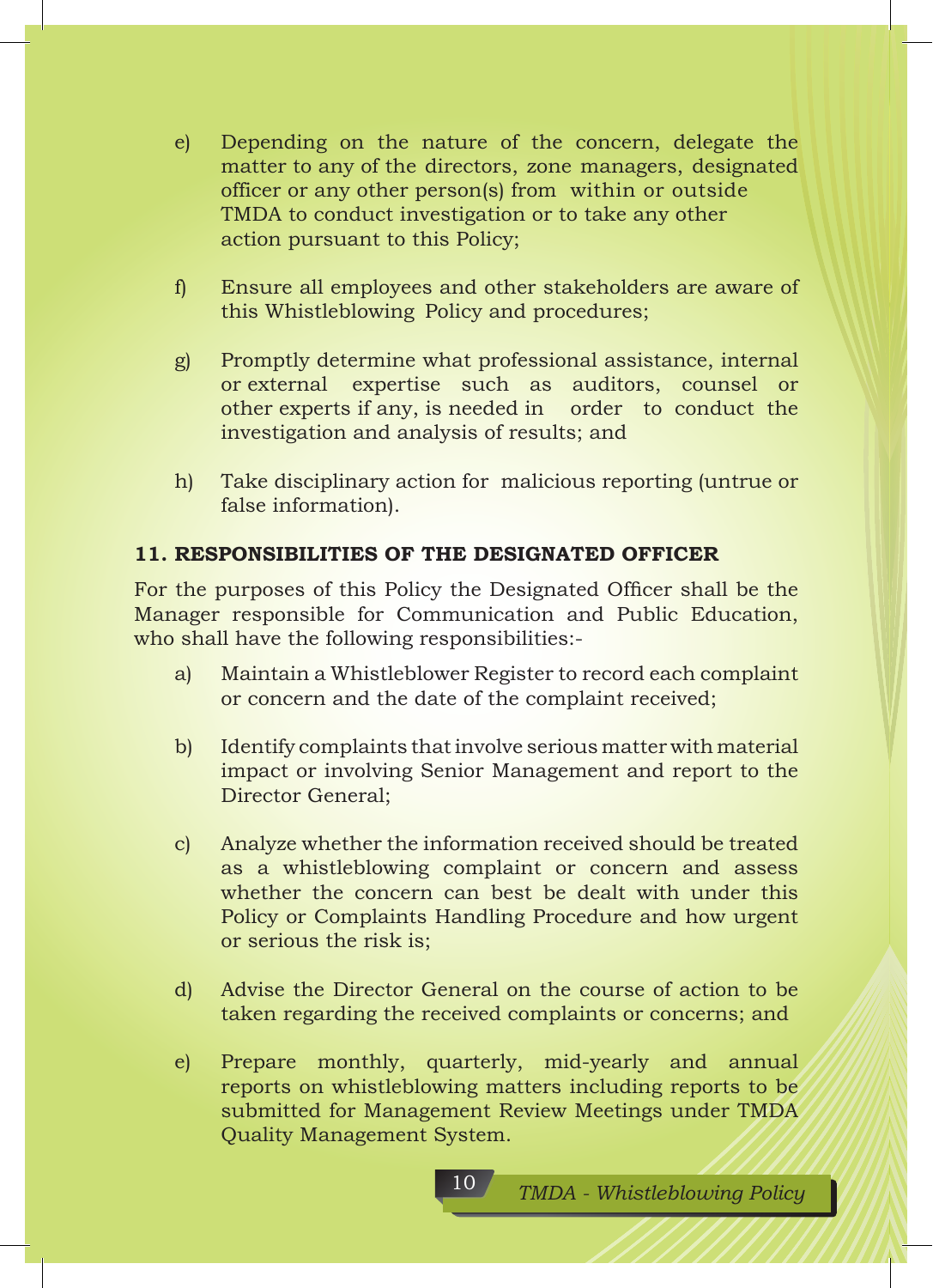## **12. PROTECTION OF WHISTLEBLOWERS**

Whistleblowers shall be protected if:-

- a) The disclosure is made in good faith;
- b) The whistleblower has reasonable cause to believe that the information disclosed and an allegation of wrongdoing contained in it is substantially valid; and
- c) The disclosure is made in accordance with the provisions of Whistleblower and Witness Protection Act, 2015 and Prevention and Combating of Corruption Act, Cap 329.

The protection of whistleblowers shall also take into account the following:-

- i) The whistleblower's identity and such other confidential information of the whistleblower shall not be disclosed;
- ii) TMDA shall not dismiss or victimize anyone on the basis that they have made an appropriate lawful disclosure in accordance with this Policy;
- iii) In case of any form of victimization, harassment or retaliation, the whistleblower shall report to the Director General whom shall take appropriate disciplinary action to protect the whistleblower; and
- iv) The civil and criminal liability shall not be imposed against the whistleblower.

## **13. CONFIDENTIALITY**

The information received from the whistleblower shall not be disclosed to unauthorized person. Identity of a person who made complaints or concern anonymously shall remain confidential except where required by the law.

All concerns will be treated confidentially and every effort will be made not to reveal the identity of a whistleblower if this is his/her wish. If disciplinary or other proceedings follow the investigation, it may not be possible to take action as a result of the disclosure without help, so the whistleblower may be asked to come forward as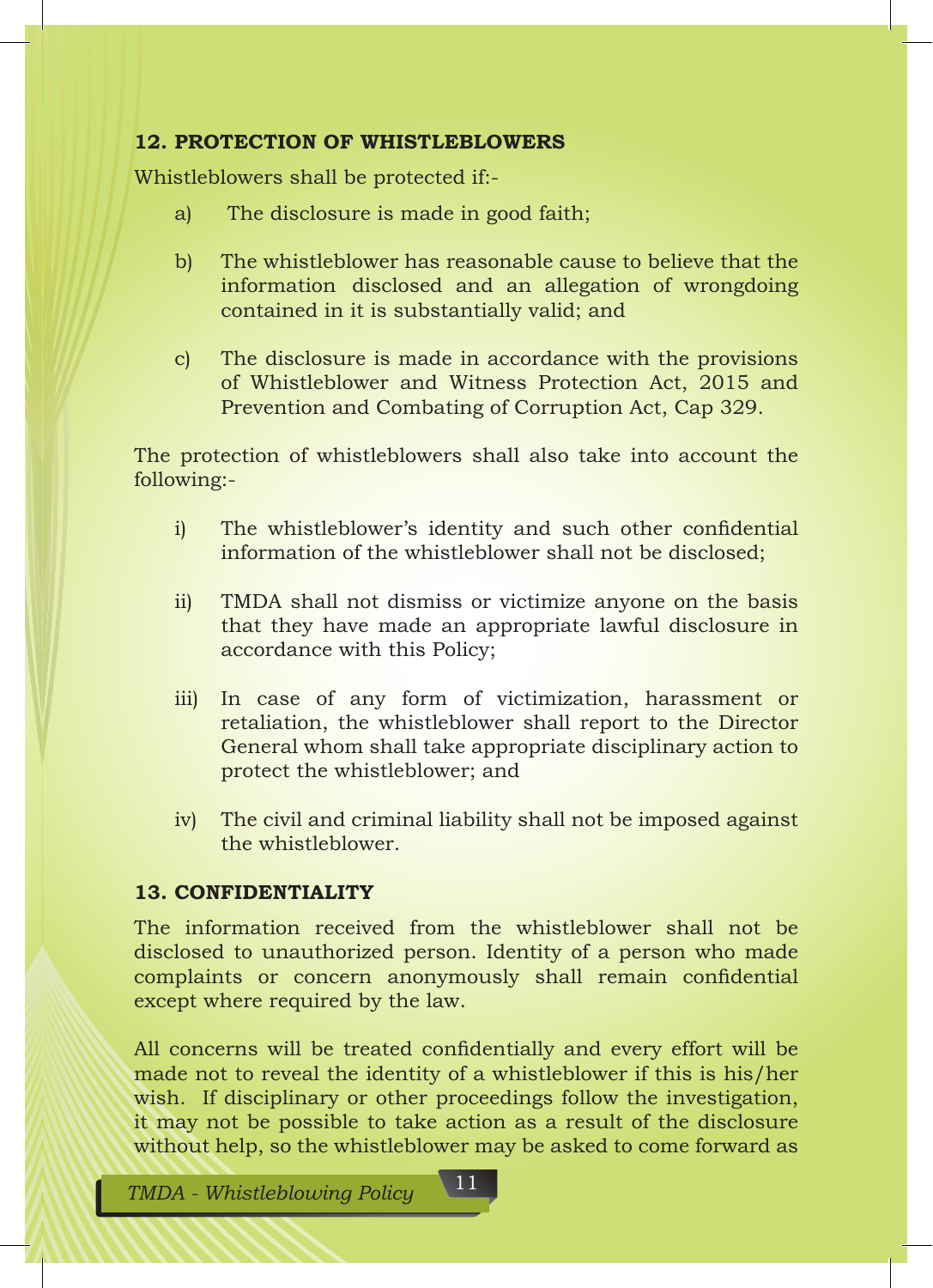a witness. If the whistleblower agrees to this, he/she may be offered advice and support.

## **14. REWARD AND COMPENSATION OF WHISTLEBLOWERS**

For the purpose of promoting and facilitating reporting of wrongdoing , a whistleblower maybe rewarded or compensated. The TMDA shall set aside a budget for rewarding and compensating of whistleblowers on annual basis. The Director General shall have the discretion to determine the nature of a reward or compensation of a whistleblower depending on the complaint or concern.

## **15. PRELIMINARY AND FURTHER INVESTIGATIONS**

The designated officer in conjunction with the Manager for Legal Services (MLS) and any other senior officer(s) appointed by the Director General will undertake or commission whatever preliminary investigations and consultations necessary to establish whether or not a further and formal enquiry should be instigated. If it is decided not to establish a formal enquiry, the whistleblower shall be informed in writing with reasons within 20 working days of receipt of the disclosure. If further investigation is deemed necessary it shall be organized by the MLS unless he/she is the subject of the disclosure in which case the Director General shall act.

The investigation may be conducted by an appointed investigator who shall lead a small group (not less than 3) of senior staff of the TMDA or an outside agency appointed by the Director General. The investigating body will report its findings to the Director General and he/she shall:-

- a) Take no further action save to inform the whistleblower of the decision and reasons for it;
- b) Refer the matter for appropriate action within existing TMDA procedures;
- c) Refer the matter to the TMDA MAB; and
- d) Refer the matter to police or other appropriate authorities in the case of alleged criminal activities.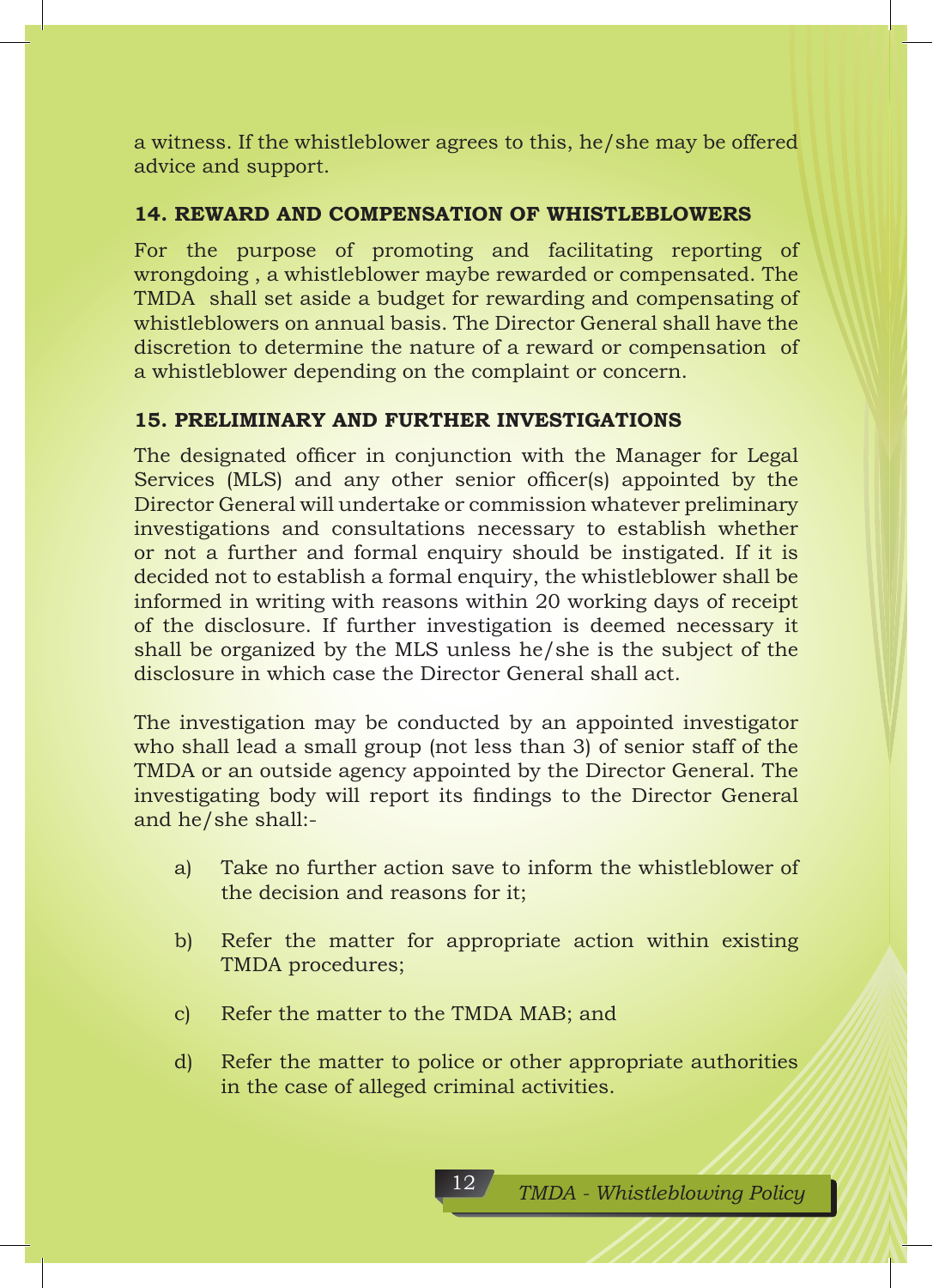#### **16. INDEPENDENT REVIEW**

When all internal procedures have been exhausted and the whistleblower is still dissatisfied with the outcome, may ask for the matter to be referred for independent review. The independent review shall be conducted by a person or persons appointed by the Director General or MAB.

The purpose of the independent review will be:-

- a) To rule out on whether the TMDA's internal investigation has been properly handled;
- b) Where it is judged that the investigation was properly handled, to rule out on whether the response to the disclosure was reasonable in all circumstances.
- c) The powers of the person or persons conducting the independent review will include making binding recommendations of the following nature:
	- i. Ordering a further internal investigation.
	- ii. Ordering the TMDA to reconsider the findings of the investigation.
- d) Additionally, there shall be power to:
	- i. make non-binding observations relating to the substantive disclosure for the institution to consider.
	- ii. rule, in appropriate cases, that
		- the whistleblower was actuated by malice, or some other personal or improper motive and whether the whistleblower should be required to make a contribution to the costs incurred in external review.
		- the disclosure was without substance or merit, and whether the whistleblower should be required to make a contribution to the costs incurred in external review.
- e) The independent review will not entail oral hearings, but the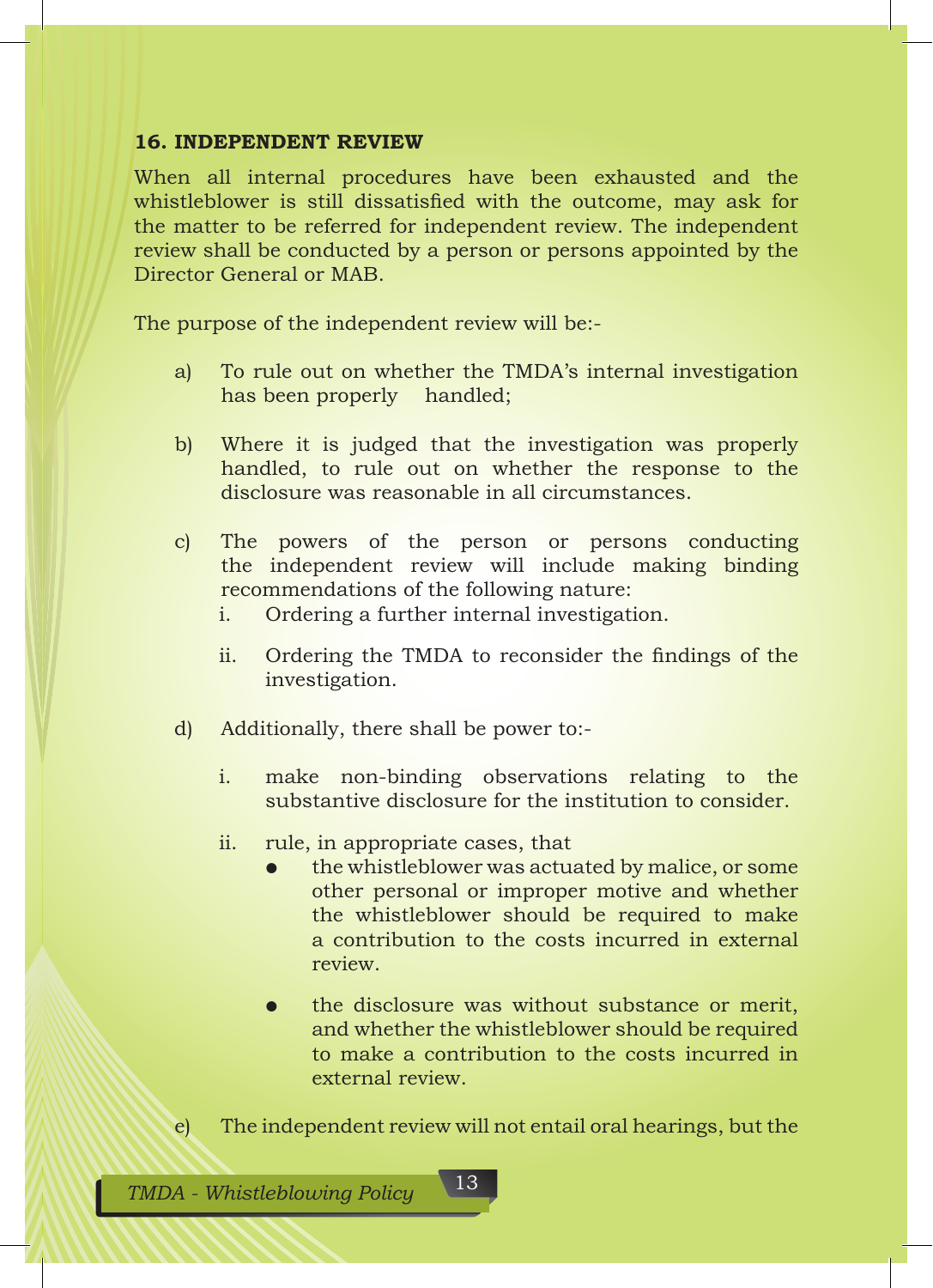reviewer will have the power to interview the whistleblower or any other persons, including those who had been involved in the handling of the disclosure. New evidence or relevant material will be considered at the discretion of the reviewer, but will normally be admitted only if it had not been reasonably available at the earlier stages of the internal investigation.

f) The report of the independent review will be submitted to the Director General or Chairman of MAB as the case may be for further action.

## **17. INDEPENDENT ADVICE**

Independent and confidential advice may be obtained at any point in this whistleblowing processes from any appointed entity. Oversight of these procedures shall be the responsibility of the Director General who shall receive details of all cases brought under this Policy and shall make periodic reports to the MAB.

## **18. MONITORING AND EVALUATION**

The Manager for Planning, Monitoring and Evaluation (MPME) will continuously monitor and evaluate effectiveness of this Whistleblowing Policy in order to ensure successful achievement of objectives, strategies and targets set out in the Strategic Plan. The monitoring and evaluation of the Policy will be conducted quarterly based on the annual work plan and budget. Key Performance Indicators (Table) shall be monitored and measured monthly, quarterly, mid-yearly and annually.

| S/N | <b>Output Indicators</b>                                                    | S/N | <b>Outcome Indicators</b>                                         |
|-----|-----------------------------------------------------------------------------|-----|-------------------------------------------------------------------|
|     | Number of IEC materials on<br>whistleblowing developed and<br>disseminated. |     | Level of general public awareness<br>on whistleblowing Policy;    |
|     | Number of stakeholders sensi-<br>tized on whistleblowing policy             |     | Level of external and internal<br>whistleblower satisfaction; and |

Table: Key Performance Indicators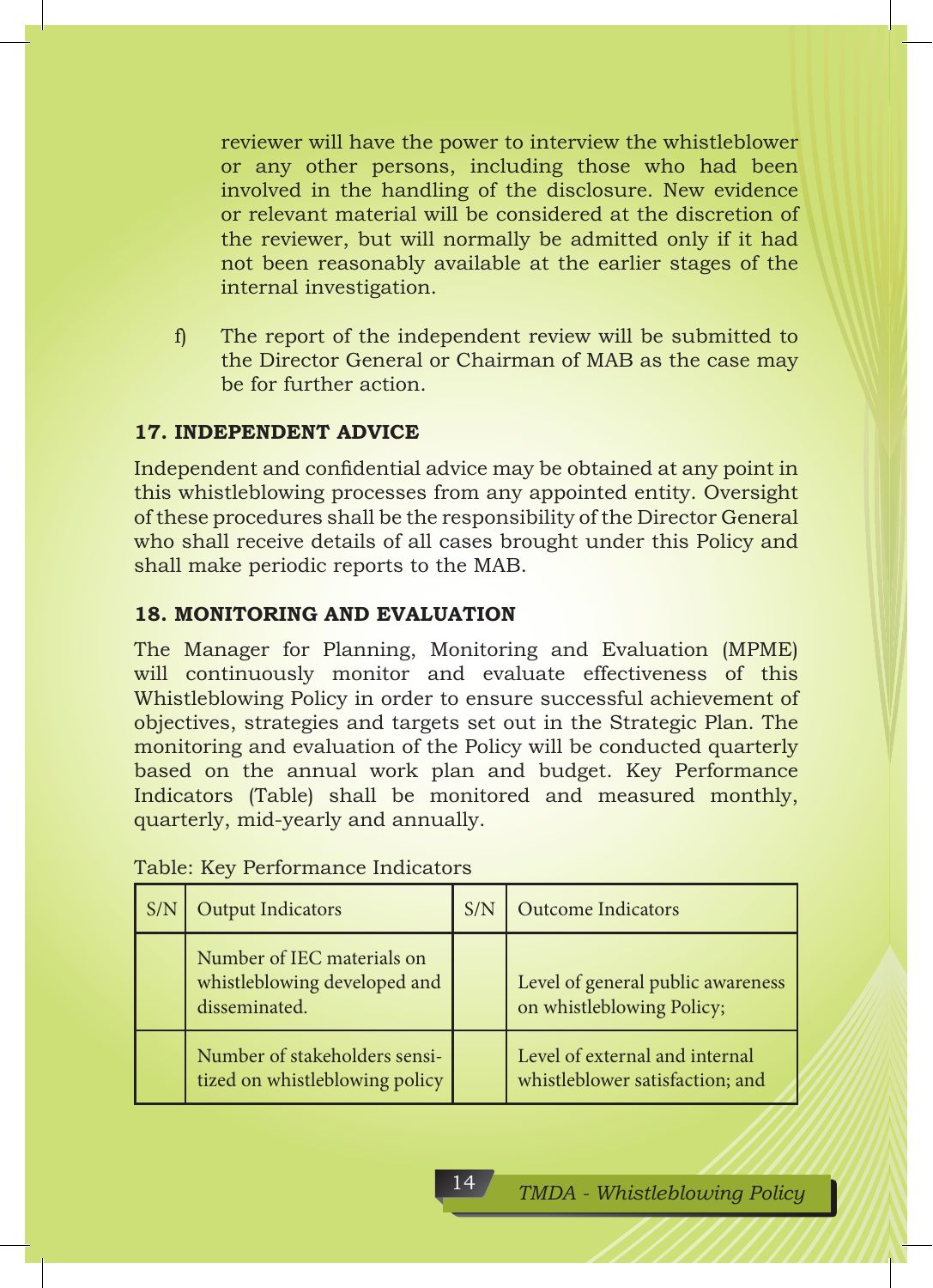| Number of whistleblower com-<br>plaints and concerns received             | Percentage of whistleblower<br>complaints resolved.       |
|---------------------------------------------------------------------------|-----------------------------------------------------------|
| Number of whistleblower<br>complaints and concerns<br>attended and closed | Number and percentage of serious<br>offenders blacklisted |
| Number of investigations<br>conducted                                     |                                                           |
| Number and time of feedbacks<br>provided to whistleblowers                |                                                           |

The MPME shall write a report which shall include a summary of the concerns raised, to which section or unit they are related, the person to whom the concerns are related (if not confidential) and any lessons learned. The report shall be presented before the Management of TMDA for appropriate deliberations and decision making.

## **19. RECORDS RETENTION**

The Director General shall retain all records and investigations relating to any complaint or concern for a period of five (5) years. All such documents should be treated as confidential and must be kept on file as part of the TMDA records.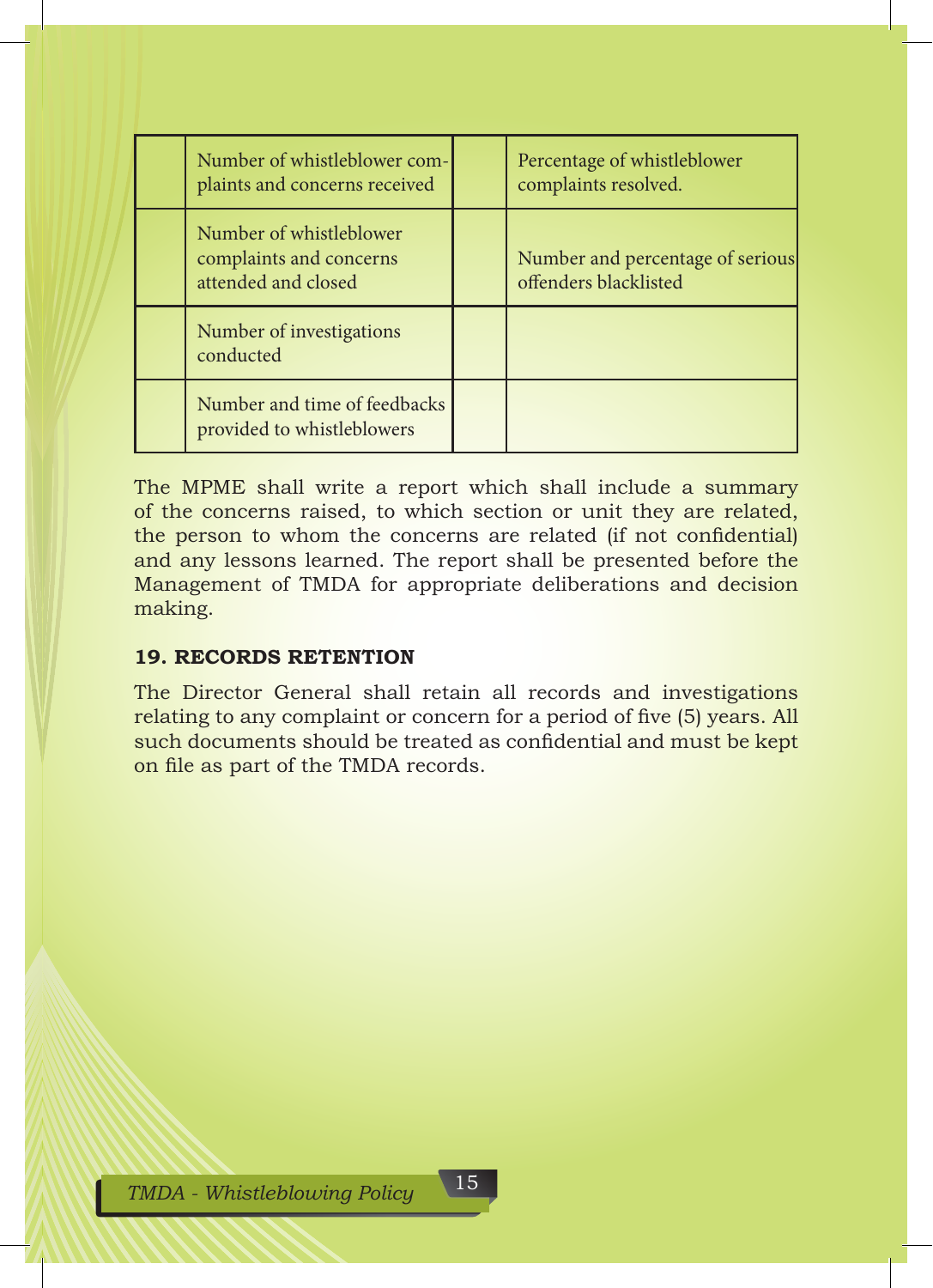#### **20. BIBLIOGRAPHY**

The Whistleblower and Witness Protection Act, 2015, No. 38, Vol. 96, ISSN 0856-0331X, Government Printer, Dar es Salaam, United Republic of Tanzania.

The National Board of Accountants and Auditors (2019), NBAA Whistle Blowing Policy, pp.1-11, Dodoma, United Republic of Tanzania.

Centre for Law and Democracy, (2016)., Analysis of the Whistleblower and Witness Protection Act, 2015, United States of America, www. law-democracy.org

Deloitte (2019) Whistleblower Policy, pp. 1-13, Deloitte Touche Tohmatsu, Australia

Department for Business Innovation & Skills. "Whistleblowing Guidance for Employers and Code of Practice". https://assets. publishing.service.gov.uk/government/uploads/system/uploads/ attachment\_data/file/415175/bis-15-200-whistleblowingguidance-for-employers-and-code-of-practice.pdf (Accessed: March 16, 2020).

Insurance Regulatory Authority, (2017)., Whistleblowing Policy, Nairobi, Kenya.

MNRB Holdings Berhad. "Whistleblowing Form". https://www. mnrb.com.my/sites/default/files/Whistleblowing\_E\_Form.pdf (Accessed: March 16, 2020)

National Audit Office, (2014)., Government Whistleblowing Policies, United Kingdom.

Nottinghamshire Country Council. "Whistleblowing policy". https:// www.nottinghamshire.gov.uk/jobs-and-working/working-for-us/ whistleblowing-policy (Accessed: March 16, 2020).

Public Works and Roads – North West Provincial Government (2018)., Whistle-Blowing Policy 2018/19, Republic of South Africa.

The Global Fund, (2019)., Whistle-blowing Policy and Procedures for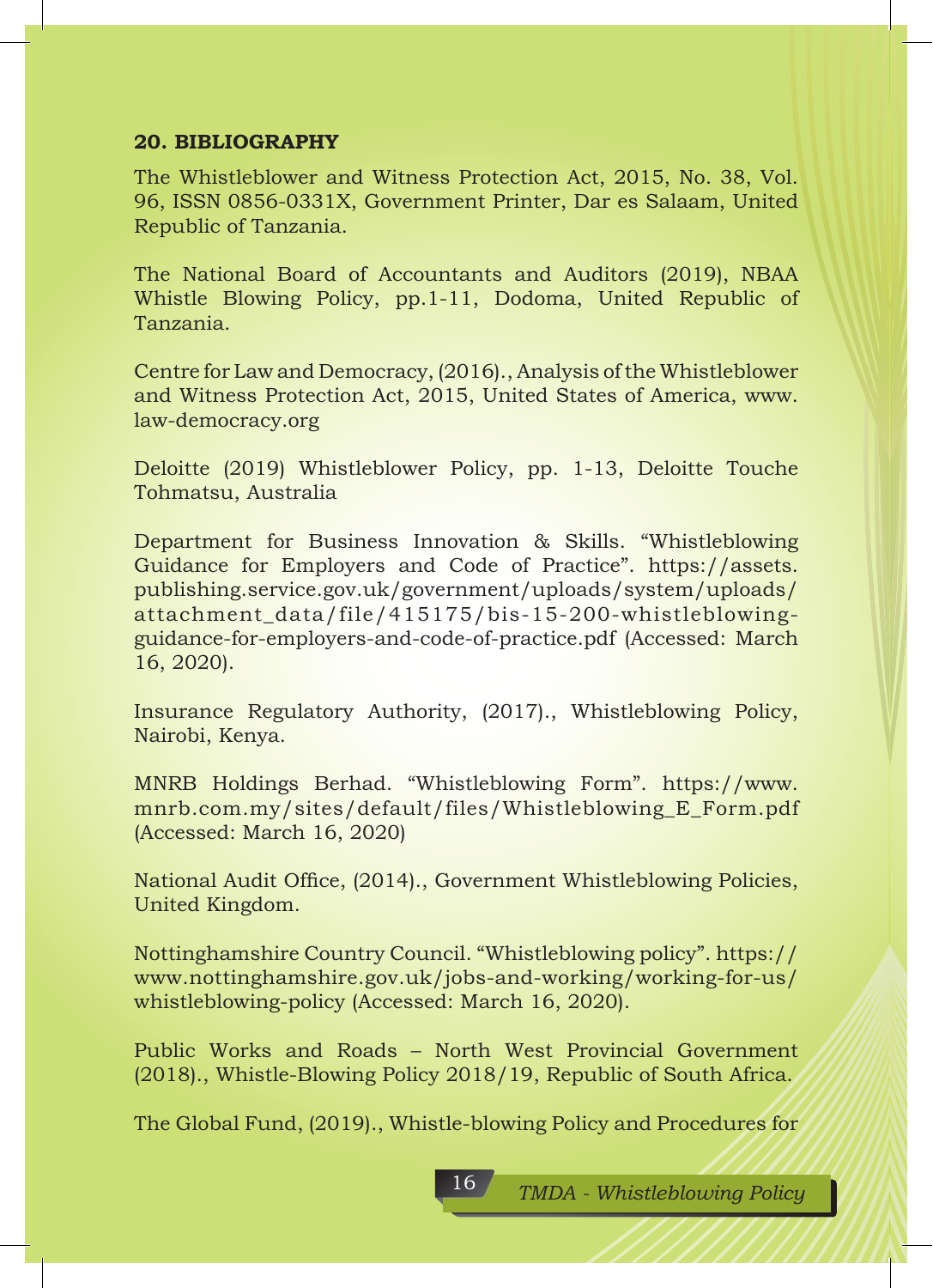the Global Fund to Fight AIDS, Tuberculosis and Malaria, Geneva, Switzerland.

Transparency International Kenya, (2015)., Comprehensive Legislation on Whistleblower Protection in Kenya. The URAIA Trust, Nairobi, Kenya.

U.S. Food and Drug Administration. "Medical Device Safety: Reporting Allegations Regulatory Misconduct". https://www.fda. gov/medical-devices/medical-device-safety/reporting-allegationsregulatory-misconduct (Accessed: March 16, 2020).

UTT Microfinance PLC, (2017)., UTT – MFI Whistle Blowing. Unit Trust of Tanzania, Dar es Salaam, Tanzania.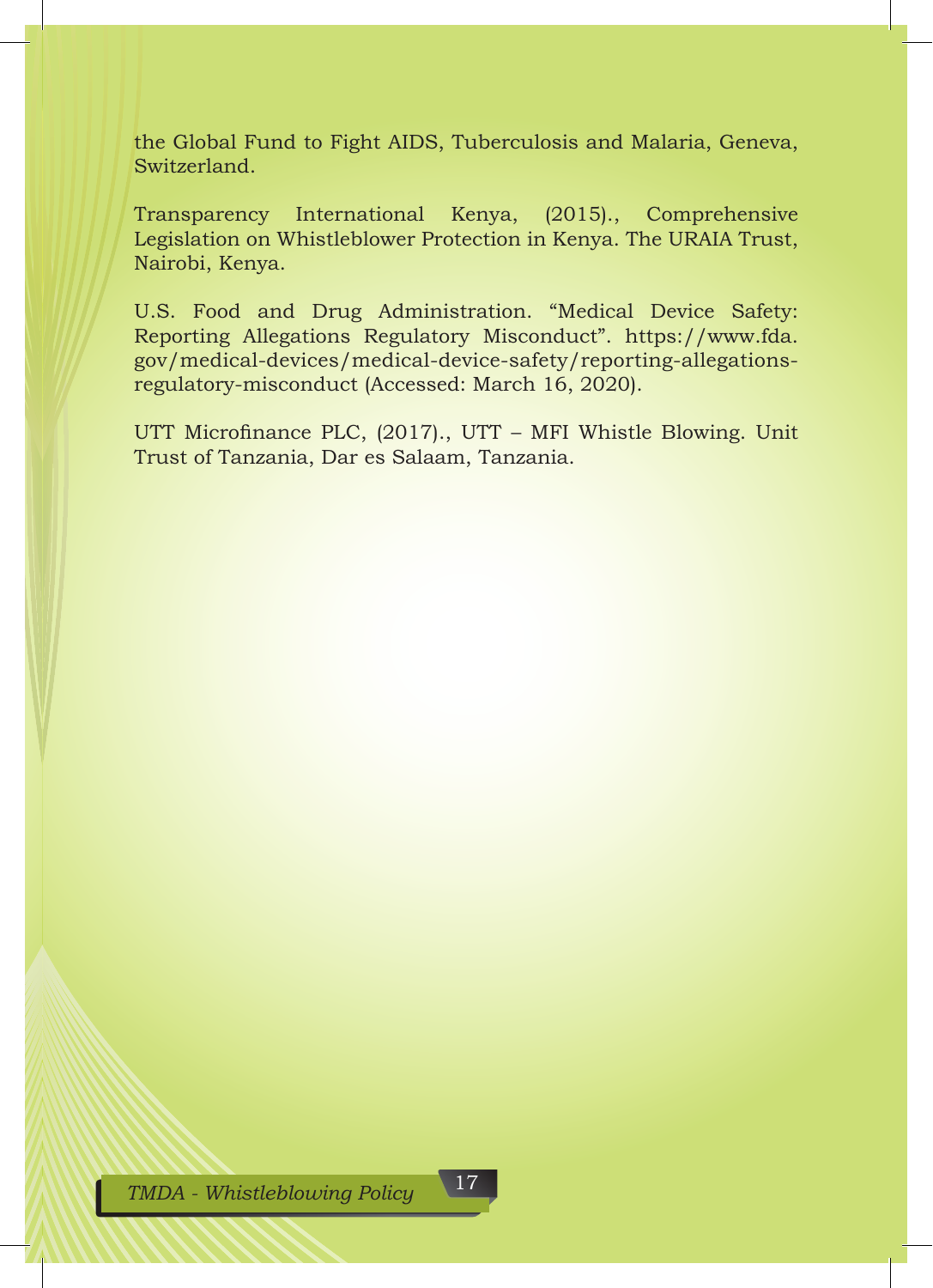#### Annex



Please provide the following details for any suspected serious misconduct or any breach or suspected breach of TMDA Act or regulation that may adversely impact TMDA. Please note that you may be called upon to assist in the investigation, if required.

Note: Please follow the guidelines as laid out in the Whistleblowing Policy

| REPORTER'S CONTACT INFORMATION<br>(This section may be left blank if the reporter wish to remain anonymous) |  |  |
|-------------------------------------------------------------------------------------------------------------|--|--|
| <b>NAME</b>                                                                                                 |  |  |
| <b>DESIGNATION</b>                                                                                          |  |  |
| DEPARTMENT/AGENCY                                                                                           |  |  |
| <b>CONTACT NUMBER</b>                                                                                       |  |  |
| <b>E-MAIL ADDRESS</b>                                                                                       |  |  |
| <b>SUSPECT'S INFORMATION</b>                                                                                |  |  |
| $NAME*$                                                                                                     |  |  |
| <b>DESIGNATION</b>                                                                                          |  |  |
| DEPARTMENT/AGENCY *                                                                                         |  |  |
| <b>CONTACT NUMBER</b>                                                                                       |  |  |
| <b>E-MAIL ADDRESS</b>                                                                                       |  |  |
| WITNESSES'S INFORMATION (if any)                                                                            |  |  |
| <b>NAME</b>                                                                                                 |  |  |
| <b>DESIGNATION</b>                                                                                          |  |  |
| DEPARTMENT/AGENCY                                                                                           |  |  |
| <b>CONTACT NUMBER</b>                                                                                       |  |  |
| <b>E-MAIL ADDRESS</b>                                                                                       |  |  |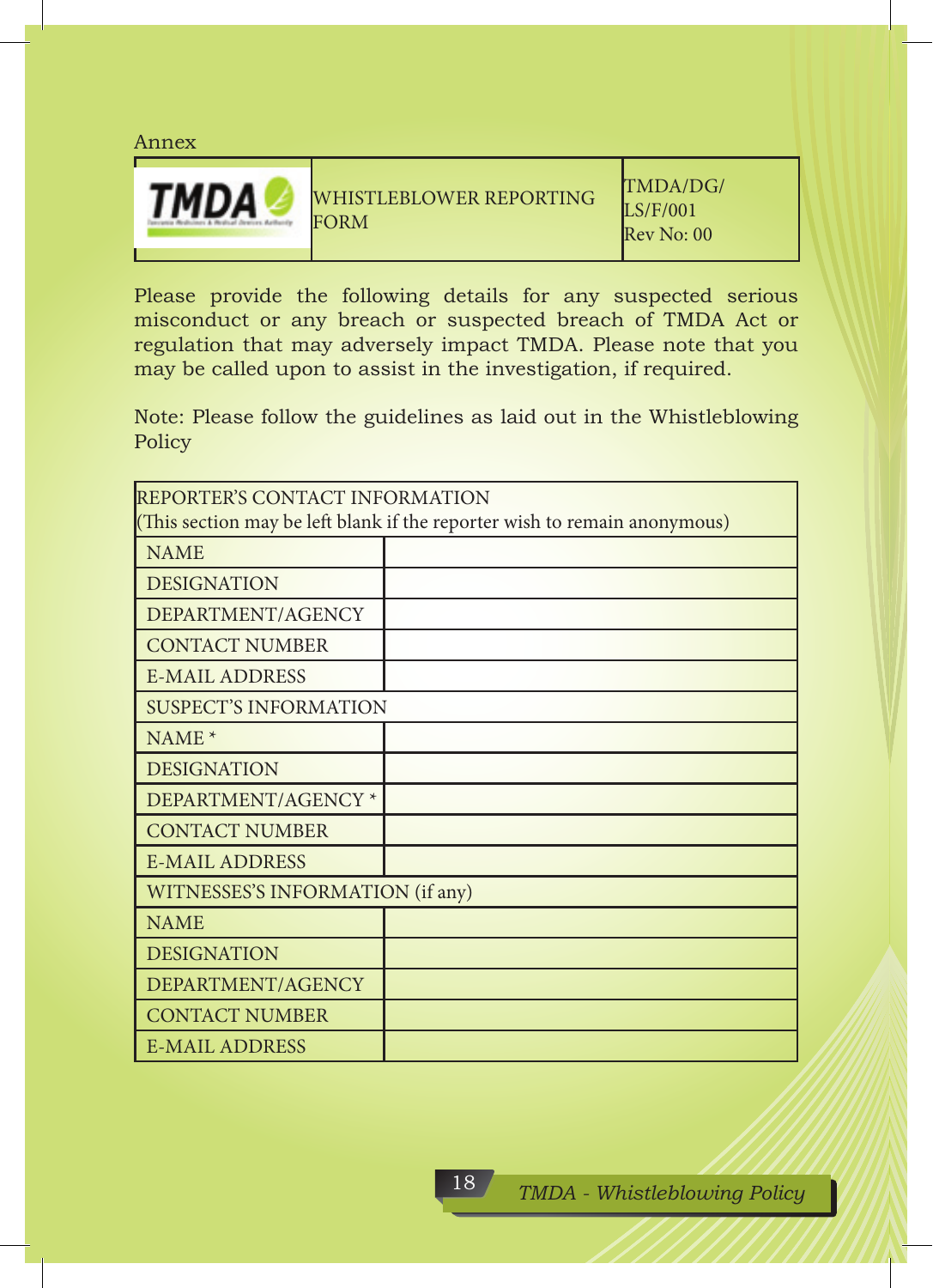COMPLAINT: Briefly describe the misconduct / improper activity and how you know about it. Specify what, who, when, where and how. If there is more than one allegation, number each allegation and use as many pages as necessary.

1. What misconduct / improper activity occurred or likely to occur?\*

2. Who committed or is planning to commit the misconduct / improper activity?\*

3. When did it happen and when did you notice it?\*

4. Where did it or is likely to happen?\*

5. Is there any evidence that you could provide us? If yes please attach

6. Are there any other parties involved other than the suspect stated above?

7. Do you have any other details or information which would assist us in the investigation?

8. Any other comments or recommendations for mitigation?